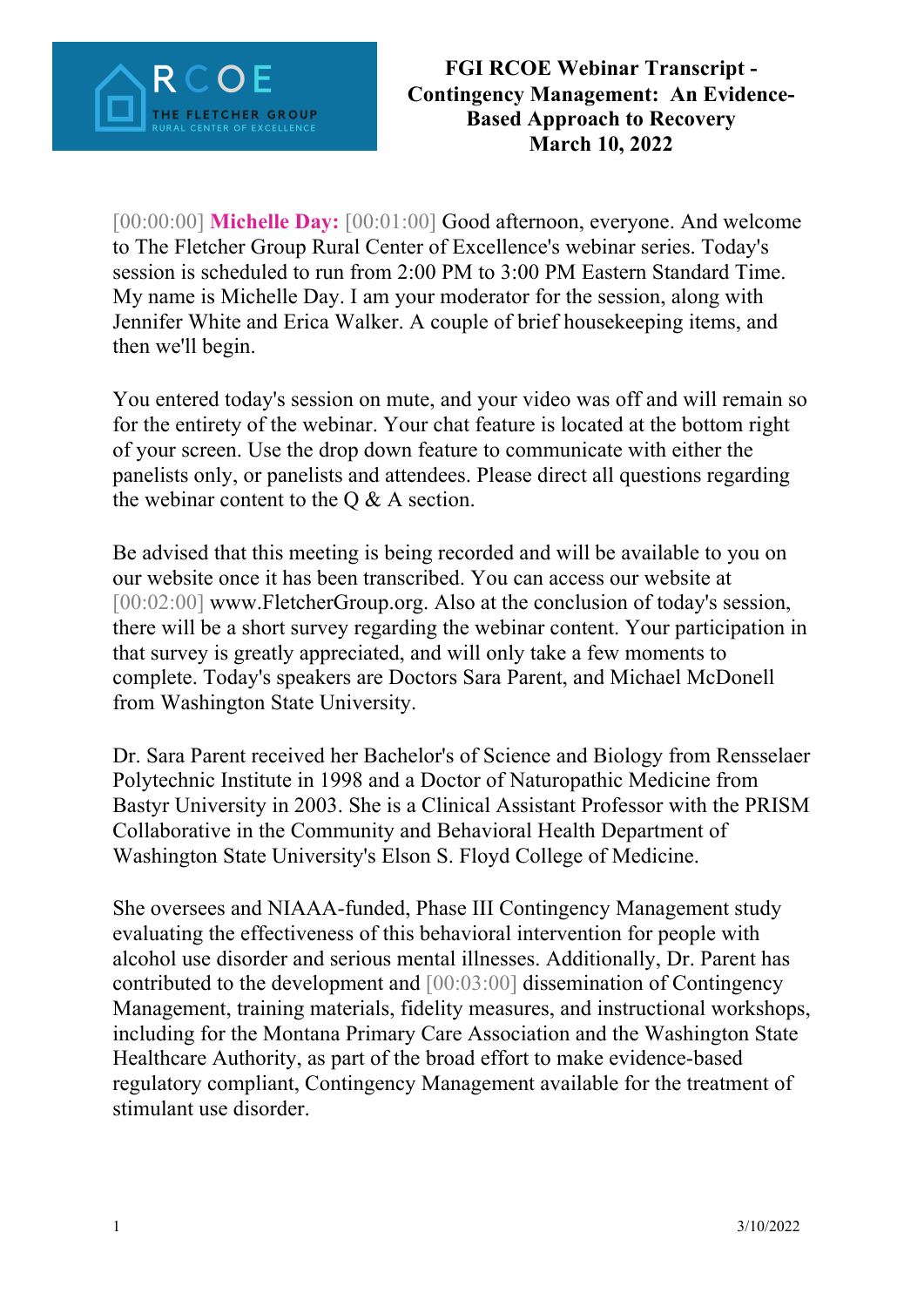

Dr. Michael McDonell is a Professor in the Elson S. Floyd College of Medicine at Washington State University and the Director of Behavioral Health Innovations. He is a clinical psychologist with over 20 years of experience developing testing, and implementing strengths-based interventions for people with addiction and mental illness in communities.

He has led multiple National Institutes of Health funded studies demonstrating that Contingency Management can be used to reduce alcohol and drug use in individuals living with co-occurring serious mental illness. He also leads efforts to test incentive interventions in collaboration with American Indian and Alaska [00:04:00] Native communities.

Dr. Parent, Dr. MacDonald, the floor is yours.

Wonderful. Thank you. We're really excited to be here with you all. And, um, we're going to hook go ahead and get started. So thank you for joining us, uh, this morning or this afternoon, depending on where you're at. So our goals for today, our objectives are to describe positive reinforcement and how it's used to reinforce drug and alcohol abstinence in Contingency Management.

Uh, and when you think about what Contingency Management is, we'll talk about exactly what it is later, but for those of you who don't know what it is, it's really using incentives, tangible incentives to encourage, um, substance use abstinence or substance apps, abstinence from drugs or alcohol. So then we're gonna work with you to, to, to help help you describe the what positive reinforcement, how it's used in this intervention. We're going to also, uh, the objective, another objective is to identify three components of Contingency Management that make it different from other incentive-based interventions. So it's a very [00:05:00] specific approach that's designed for substance use treatment. So we're going to talk to you about why that's important and then we're going to, uh, work with you through both this webinar,

and then not only is there a survey at the end, cause I know we take a lot of webinars and we all have a survey, but the survey gets you paid. So we believe in incentives. So we're going to actually, we're really want to get your opinions as folks who work in recovery housing, maybe work in rural recovery housing, or, or really know a little bit about how you know about housing or really are experts on housing.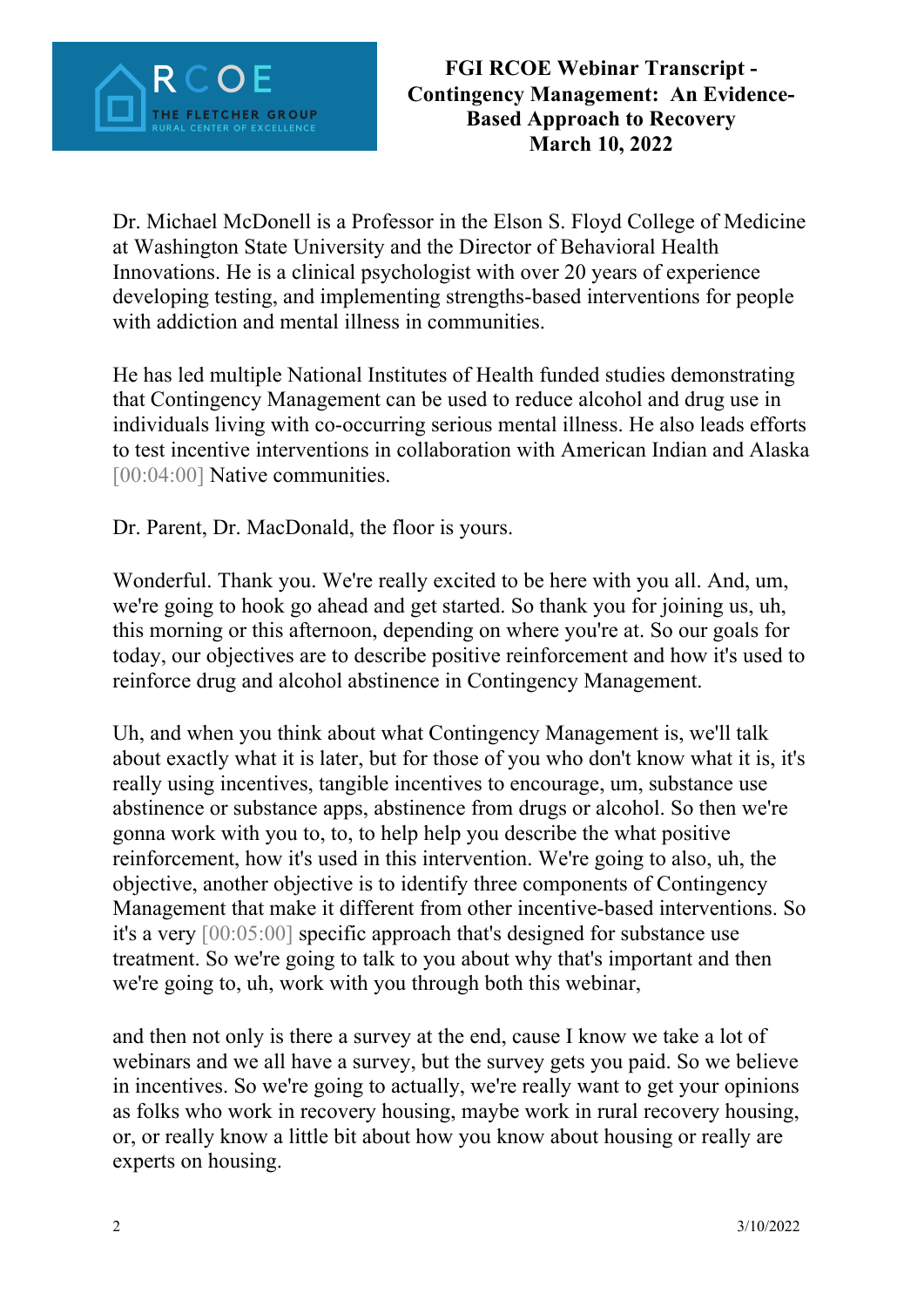

Uh, we really want to figure out how we could do this intervention. Could it be done in housing? What it would be, the barriers, what would be the challenges? What would be the strengths? So the last objective we're really hoping you can help us with by completing this survey at the end, we'll re we'll reimburse you for completing that survey with a \$5 gift card.

And that's really going to be a survey that asks you a little bit about, uh, Contingency Management. If the training was helpful to you, but really then also asks you to help us figure out how this would work in a recovery, how rural recovery or recovery housing setting. [00:06:00] Next slide, please.

So our team includes, so thank you for the wonderful introduction. Myself. I'm a clinical psychologist. We're here in, um, in beautiful Spokane, Washington on the Eastern side of the state. Uh, I saw somebody calling in from, from Moscow. So we're not so far away from you in Idaho. Um, and, uh, and so Sara and I, and then are calling in from, from here in Spokane, Washington.

Um, and we also are joined by one of our outstanding Research Coordinators. Uh, Rachael Beck, she's on the she's on the line as well, and at here at the webinar and she's in charge of our survey. So she's going to be the person you're going to reach out to if you have any concerns about the survey or any problems like in the link or, um, you do fill out that survey and what are the, what didn't get your gift card.

Um, then, then you can reach out to Rachael. So she's, she's here joining us as well. So we are in Spokane and Spokane is, gets its name from the Spokane tribe of Indians. And so I want to just make sure to take a pause and, and, um, and say, say, thank you to the [00:07:00] Spokane tribe of Indians for letting us live on their land.

Um, and, and recognizing that they are the owners of this land that we're on. And also recognizing that you are calling in from all kinds of different parts across what we now call the United States. And so, uh, really here, we're here in a good way. Um, try to want to be here in a good way to really support, um, and learn together and, and respect our, our Native communities across the country.

And, um, be part of a solution to helping, uh, in any Native community who's dealing with housing issues or, or in supporting people in recovery in Native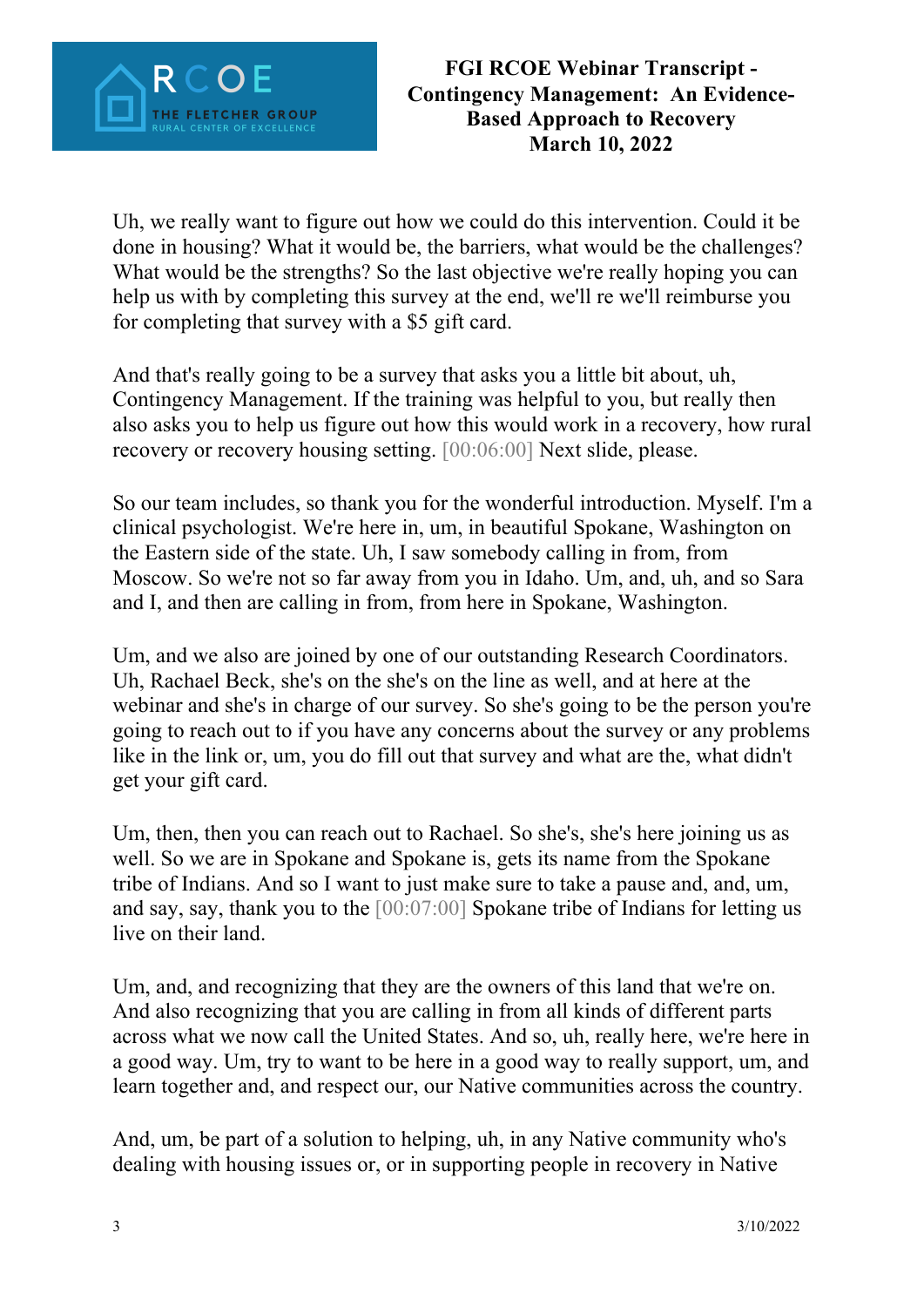

communities. So I want to just do a quick land acknowledgement or acknowledgement wherever we're all calling in from. And then secondarily, I wanted to do disclosure.

So already was mentioned a little bit that, um, Sara and I are being trained, uh, paid to do trainings, um, in Washington state. And then also in Montana. We're also working with a few, uh, we're also being paid to do some trainings with tribal communities, um, in our culturally adapted version of Contingency Management.[00:08:00]

Um, so I just wanted to make sure to make those disclosures. So the next slide, please. All right. If you have questions, please put those in the Q & A, we have a pretty big group, I think today, which we're really excited about calling. I'm seeing where everybody's calling in from all over the place. Um, so please, uh, chat those in the  $Q \& A$ , and we'll do our best to respond to those at the end of the presentation.

All right. So the goal of this, this, this, um, of this talk is really to give you a, you know, some of you might've heard about Contingency Management. It's a, it's an intervention that's been around for 30 years for substance use treatment. As an intervention for substance use. Um, and, but it really hasn't been that widely disseminated implement, implemented outside of the Veteran's Administration, or it has been in some ways like in drug courts, there's use of Contingency Management.

Um, and, and so we're really partnering with The Fletcher Group. Our groups called the PRISM Collaborative. Um, Sara and I are part of that group. And we're [00:09:00] partnering with, um, Fletcher to, to try to figure out how we could develop a Contingency Management approach that anyone who's working in recovery housing might be able to use.

And so we need the help from you all as staff and residents and folks who are stakeholders are not stakeholders, but people who are part of stakeholders, people are part of this, of this space in terms of uh knowing about housing, understanding housing, and how it relates to substance use care. Um, we really want to make sure to get your, your opinions and your feedback, and that's what that survey is about.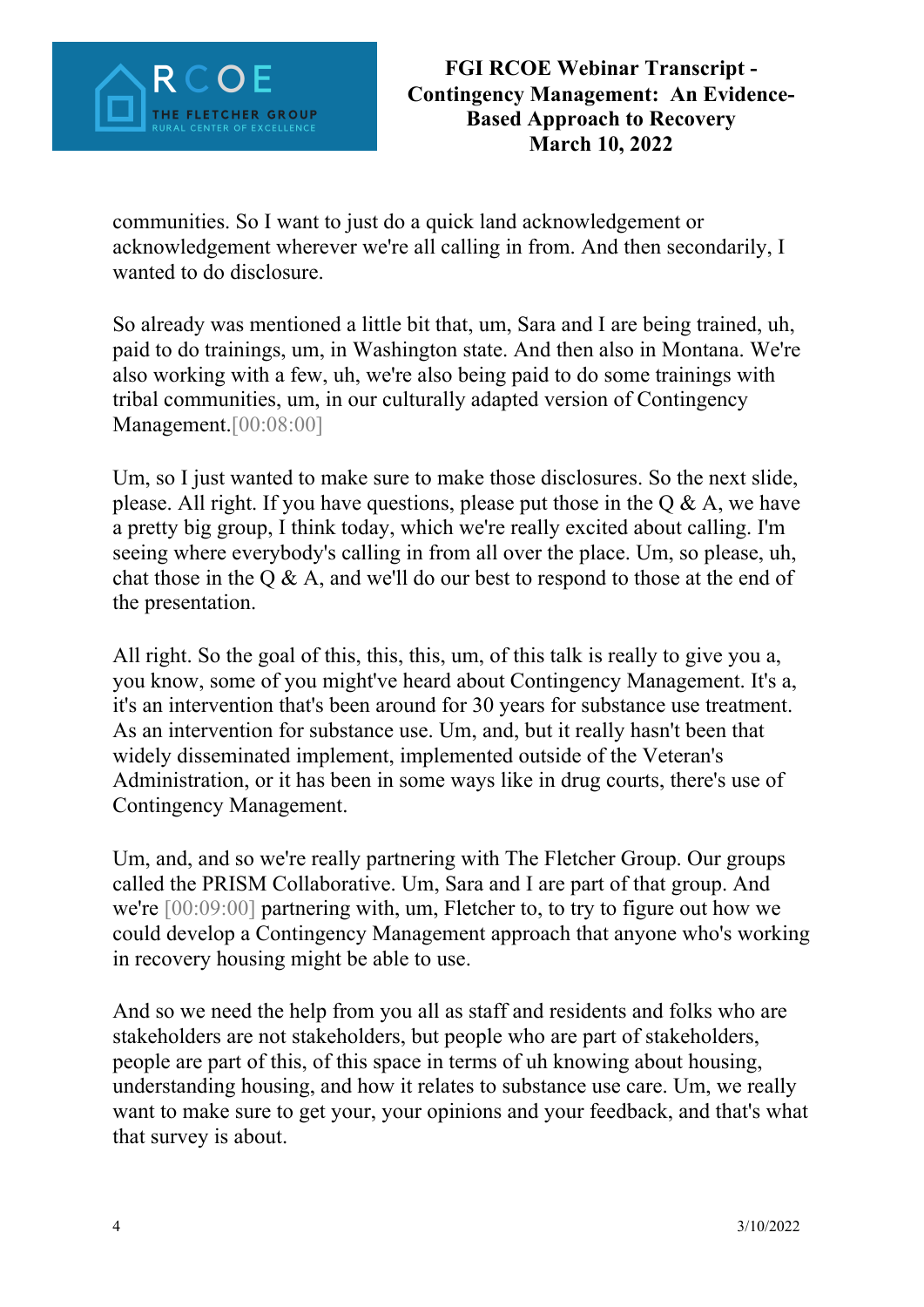

So we're going to be doing a survey. You all will get a link to that survey at the end of the, at the, at the end of the, um, at the end of this webinar. In addition to that, you'll get an email invitation as well for the survey. Uh, and then some of you all will be invited, who filled out that survey, been invited to meet, to see if you want to do a qualitative interview with us, actually sit down with our team and just talk a little bit one-on-one about whether or not, um, how this would work and how, how it might work, and how it might not work, in recovery housing.

So a smaller group will be invited to, to do those qualitative interviews. [00:10:00] Next slide please. Okay. So operant conditioning is what Contingency Management's all about. So if you remember back to your, um, to your, to your first, uh, to your first psych 1 0 1 class, if you took a psychology class in college, um, or maybe for some of you who have gone on in psychology, you, you know, a lot about this, for those of you who work in child care or not in childcare.

Well, if you work in childcare or you have kids, um, or if you've worked in as a child, a child therapist, or, um, worked with families, you know, a lot of, probably about operant conditioning. And so in operant conditioning, we, what we, what we know about operant conditioning is that a person engages in the behavior and then there's a consequence.

And then that behavior changes that either goes up or goes down. And so we have different kinds of what we, what we've learned over and over and in studies. Um, so the first person to talk about operant conditioning was BF [00:11:00] Skinner. Some of you have heard of BF Skinner. And since then, that was like in the fifties and sixties, since then, we've really expanded the field.

But the same four rules of, of operant conditioning are, are still there at the four ways that people can learn to change their behavior. So one, anything, anytime that behavior goes up, so anytime you engage in a behavior and that behavior goes up, it's called reinforcement. Anytime you engage in a behavior, that behavior goes down, it's called punishment.

And, and so we use those terms a little bit different, especially punishment, a little bit different, um, than people typically do in our day-to-day kind of conversation. When we say something's positive, that doesn't mean it's good. It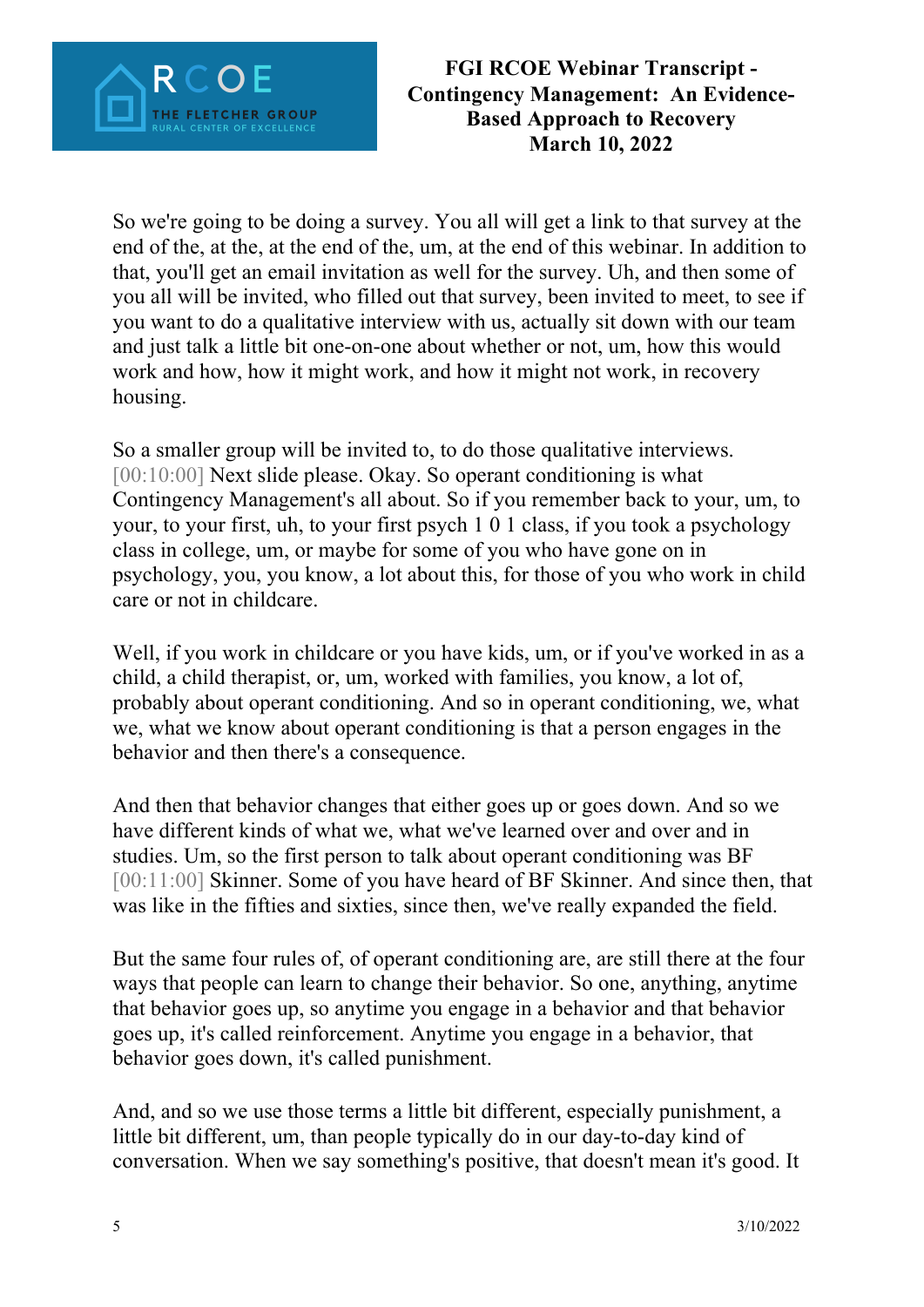

usually is good. It's usually a good thing. Um, but that means we're adding something.

When, when we use the term negative means we're taking it away. So in positive reinforcement, which is where I really want you to focus because that's what Contingency Management is all about. Positive reinforcement. We add a pleasant stimulus or a pleasant stimulus is added. Something a person likes desires, wants finds, reinforce rewarding is added in that we see an increase in behavior, [00:12:00] or if that behavior is already established, then we see it.

Then we see that behavior is maintained. It stays, the person stays engaging in that behavior. So in Contingency Management, that's what we do. So an example of that just in the real world though, would be right. That if I have a kid who's who's, um, if I have a kid who's struggling to get their homework done and, and they really love pizza, right?

They love pizza. They think pizza is great. They look to go out to their favorite pizza place. I, I'll make me make a deal with my, my kids to say, Hey, look, if you can get your homework done the next two days in a row before this certain time, then we'll going to go out to pizza. So he's like, okay, great. So he gets his homework done.

He's more likely to finish that homework. He gets the reward and then in the future, he's more likely. Now I may go into debt because of my large pizza budget. I do that, but that's the ideas that we offer a reward to, to increase that behavior. So something pleasant's added. Negative reinforcement is where we take away something aversive like anxiety, for instance, all of us, right.

Or anxious about certain things, nervous about certain [00:13:00] things. So we might have it. That's the reverse of stimulus that might be taken away. Um, when, when we. When we, when we're distracted by something. So when we're distracted by our favorite TV show, that might take away that anxiety, we aren't, we will stop thinking about our problems.

We'll stop. We'll really feel a decrease in our body and all those anxiety feelings. And then we're. So then we're more likely to watch TV more. So if we have a great show, we really love, we, we think, well, I'll check that show out. Decreases our anxiety. We're more likely to watch that show in the future.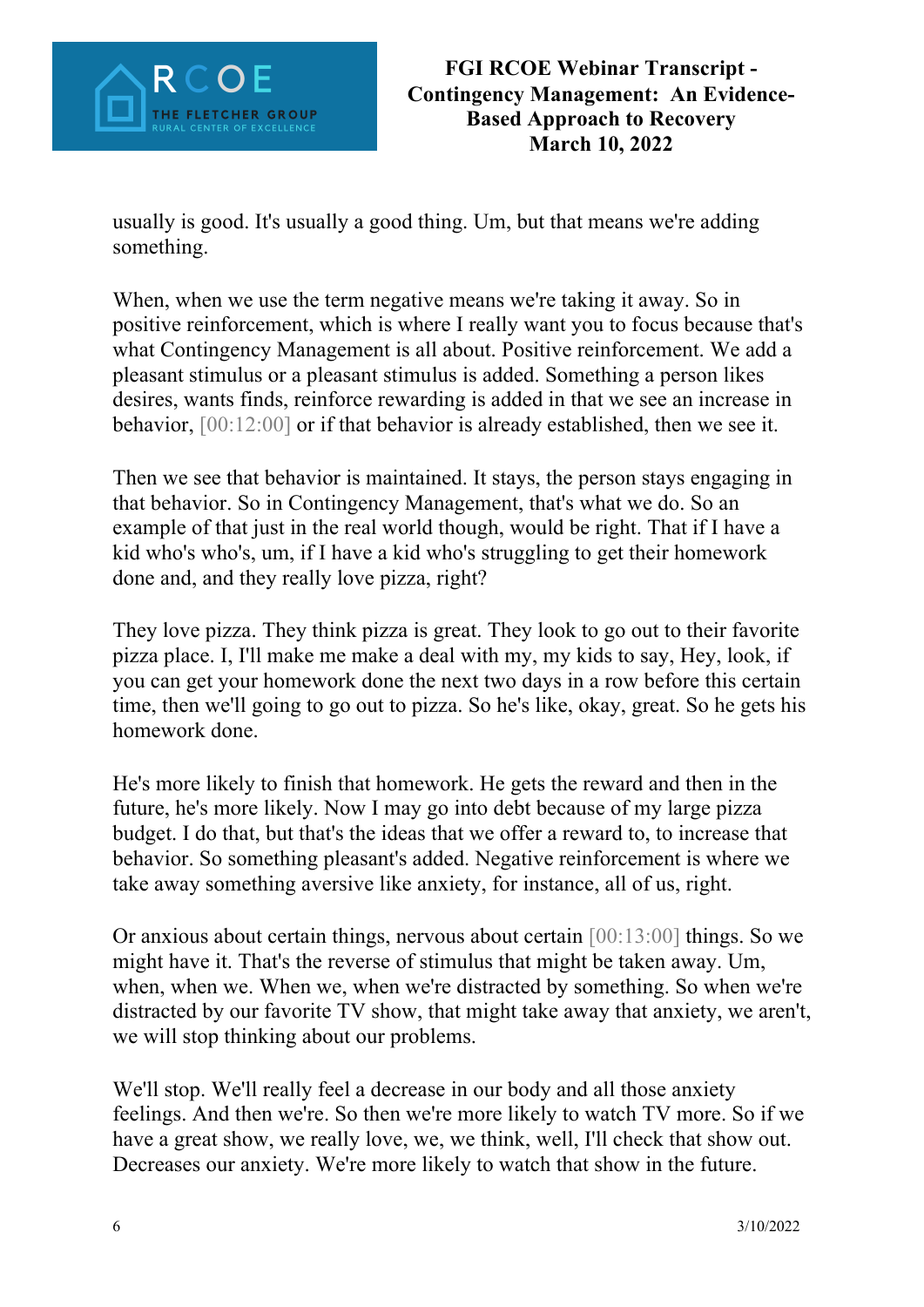

So those are an examples of, of reinforcement. Both. That means the behavior goes up a behavior that we're trying that what goes up, but it's caused by either taking, adding something great to get the person to, to change their behavior or taking away something that's adversive to someone. So next, next slide, please.

So, and then I didn't talk much about punishment because most of us are, uh, you know, we, we, we really know, the reason I talked about is because of these things. [00:14:00] So I didn't talk about it that much because both changed behavior, punishment, changes behavior too, right? Putting a person in jail that can change behavior, putting a kid in time out, we know that changes behavior.

So we know punishment changes, people people's behavior. But we also know most people would rather be reinforced, right. Rewarded than punished. And then punishment. The biggest, one of the essential problems with punishment is it doesn't teach you to do anything different. I mean, it doesn't teach you what to do.

So when I say no, To my, my 18 month old puppy, my giant puppy. He, he knows to stop doing that, but he doesn't know any w, what I want him to do instead, because I probably want him to do something else instead. Right. So say, stop using drugs. Well, that's great, but we want you to, we want you to do something else instead, right?

Like we want people to get into recovery, want them to live the lives they want. Right. So we want to reward. Um, we want to reward, we want to reward behavior instead of punishing it, because it tells people it helps people learn more quickly what's expected or, um, helps them reach their goals quicker.[00:15:00]

Most punishers like the criminal legal system don't have immediacy, right? You, you are arrested for something and then you end up having to go to trial, et cetera, et cetera. So that those punishers are not very good. Cause they're pretty delayed. Punishment also has all those unnecessary side effects.

Right. Um, so that changes people's behavior often. It also has shame, guilt, a lot of other, um, you know, sadness, depression, as side effects of punishment when it's used too much. And then, um, positive reinforcement really is the best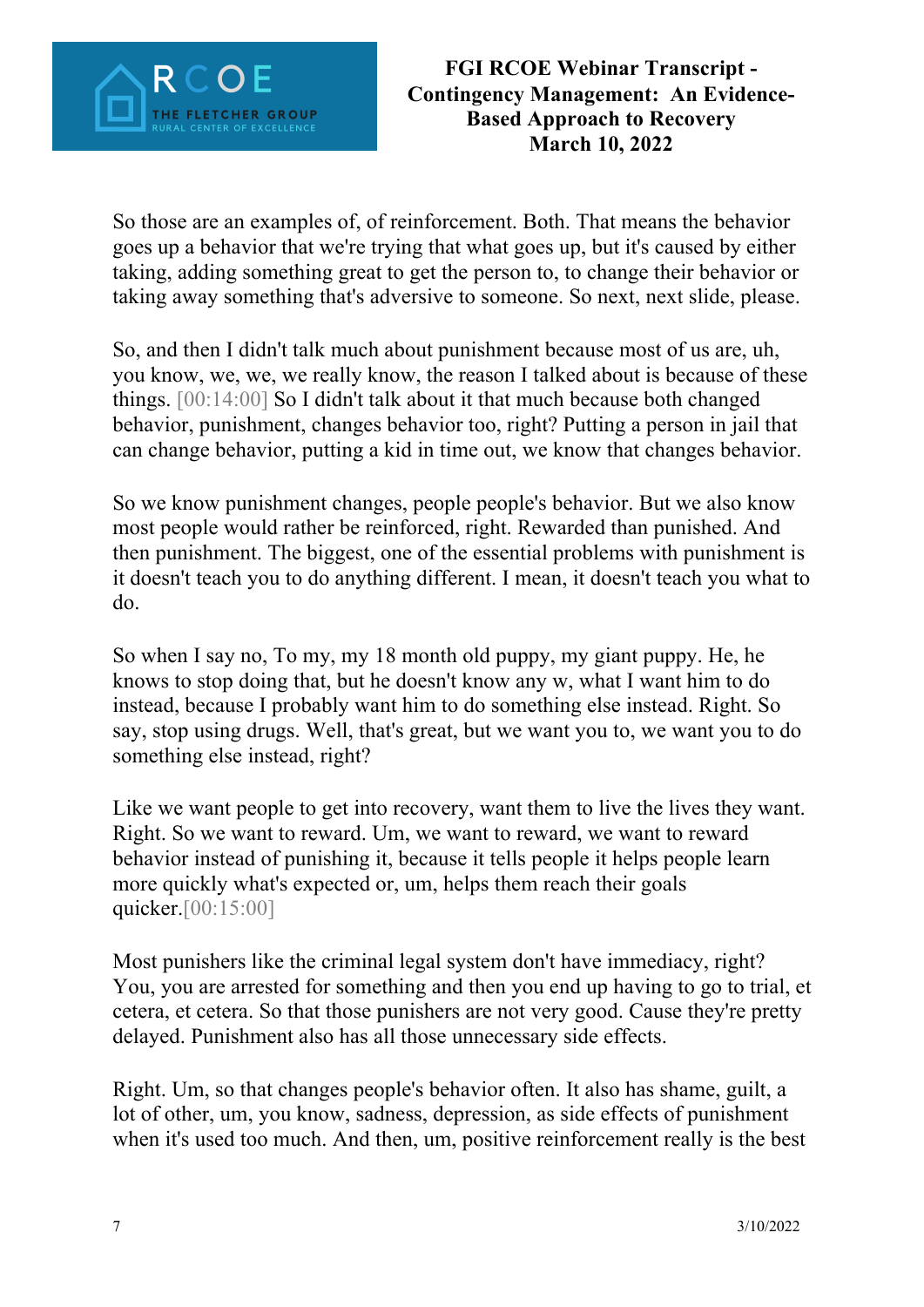

way to teach people how, to help people reach their goals because it gives them, um, uh, it gives them self-efficacy, it gives them self esteem.

It gives them the pat on the back and it gives them, you know, really helps people get on the path in the right direction. Next slide, please. Okay. So operant conditioning really that positive reinforcement idea is the basis for Contingency Management. Um, in, in the reason that it, [00:16:00] and the reason we think that's so important is because what we know about drugs and alcohol is that they are also positive reinforcement tools, but not for, for, for healthy behavior for less healthy behavior. So for some people, for, for people, for some people. So right drugs can really throw off that reward pathway in our brain. Maybe we all have this, not this reward pathway in our brain. And that's why positive reinforcement works.

However drugs can access that reward pathway. Very, they're very effective at doing that. And so drugs, right, are positive reinforcers. They are that positive doesn't mean they're good, but they in, they people use drugs more and more because they feel good. You get an immediate, really great feeling when you use a drug, or when you have a drink, you might get this immediate feeling and that's happening in your brain.

And that's very reinforcing to a person. And so they're more likely to use it. So there's a pleasant stimulus of drug use, right? We're not talking about all those negative effects down the road, [00:17:00] but there's a positive um, effect or effect on that person and that makes them more likely to use drugs feel good.

They also are a powerful, negative reinforcer, right? When I'm really anxious, I go to a party I'm nervous about going to this party, cause I know there's this, this, um, this person I, I I've met that I think would be, uh, uh, I'd love to date and meet. And, but I'm very nervous to talk to that person. And so I walked by this table and there's all these red cups on this table.

I pick up one of those red cups, nice to take a drink. And I, and then I pick up another one to take a drink. All of a sudden all that anxiety is gone. So I'm much more likely to go up and talk to that, to that person. And so the thing that's happening there is that that's drugs can be also a negative reinforcer.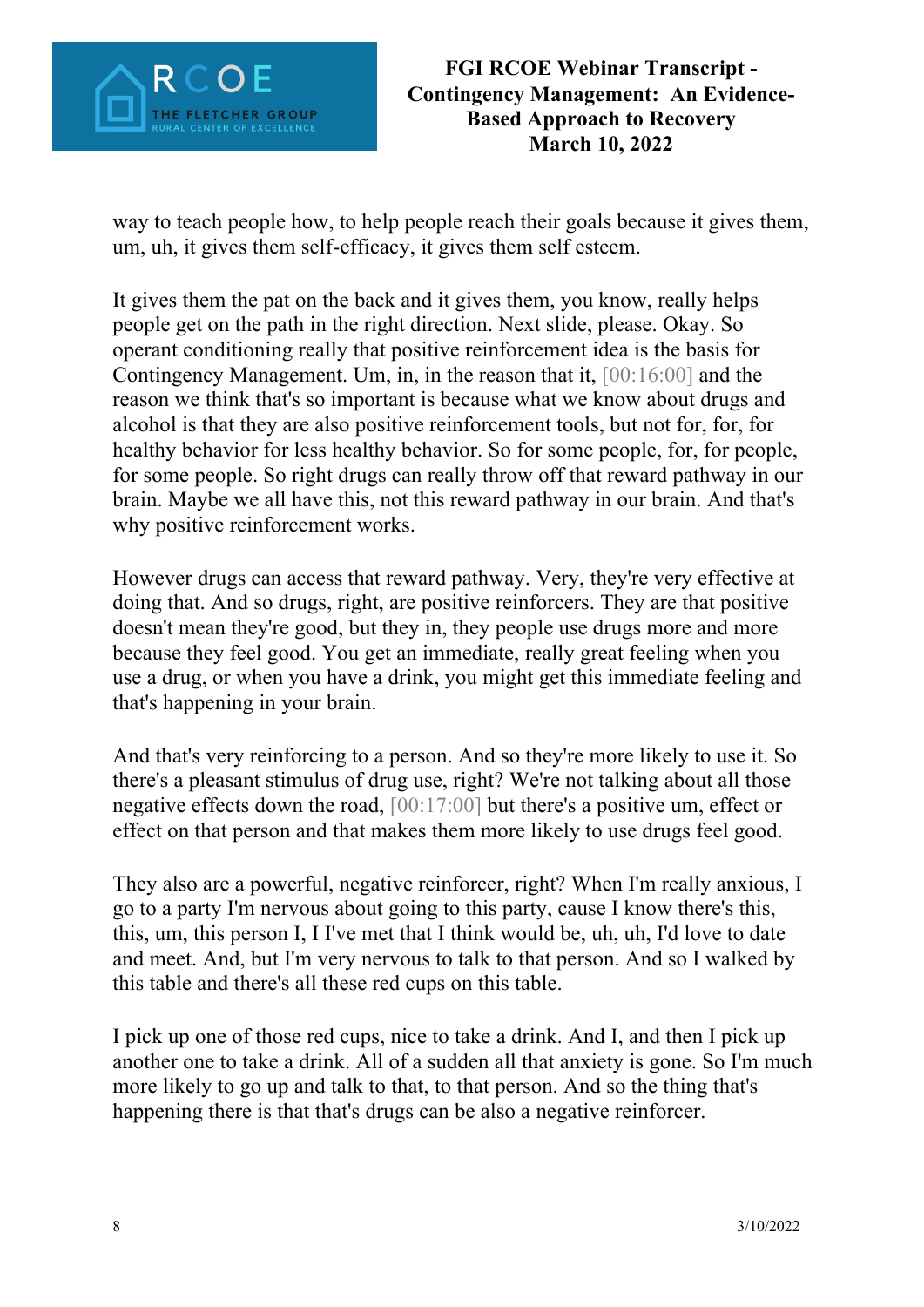

When you've had a really tough day, you can take a drink and you forget about your problems. You might not experience that anxiety to the same level. Problems are still there. Their problems are not solved, but that's also another way that drugs can hijack that reward pathway in our brain. And then of course drugs [00:18:00] can have a result of a loss of all those other reinforcers.

So the more and more I, I quote, unquote go "into that spiral of addiction," if it happens to me, I start to lose because of the side effects of the drug use. I start to lose those other natural rewards in my life, my family, my spouse, maybe I, I, my, my, my, um, partner leaves me, might lose custody of my children.

And then a for all, for you all in the important work you do, I might lose my housing. So those other things that keep us on a healthy pathway in life, and really, um, living a healthy life, those, those things, those things start to fall away. And so for some people, drugs and alcohol become their only reinforces the only thing that keeps them going.

Um, and so that's why we're really, we really emphasize this idea of operant conditioning and Contingency Management, because we want to realign that reward pathway with Contingency Management so that we offer people abst, and a reward in X instead of drugs. So we offered them a tangible reward instead of a drug or alcohol.

Next slide please. Thank you. [00:19:00] All right, so we're doing our first poll here. So poll's going to pop up when I ask you to fill it out. Have you ever used positive reinforcement to change behavior, yours or someone else's.

Oh, there it is. I'm going to say yes. Oh, it says I can't vote, man. So go ahead. Just real quick. Let's see what the results are. All right. 97% of you said yes. Great. Wonderful. Um, and a couple of you said, no. Well, I hate to tell you for those of, you said no, but you have, you just might not know it. Um, you probably might identity have done this on purpose, but you probably have, whether it's a, uh, sicker track with your kids or a pat on the back to a colleague [00:20:00] who's done a great, great work.

If that person's behavior is changed afterwards, you've done positive reinforcement. So thank you all. All right. Next slide.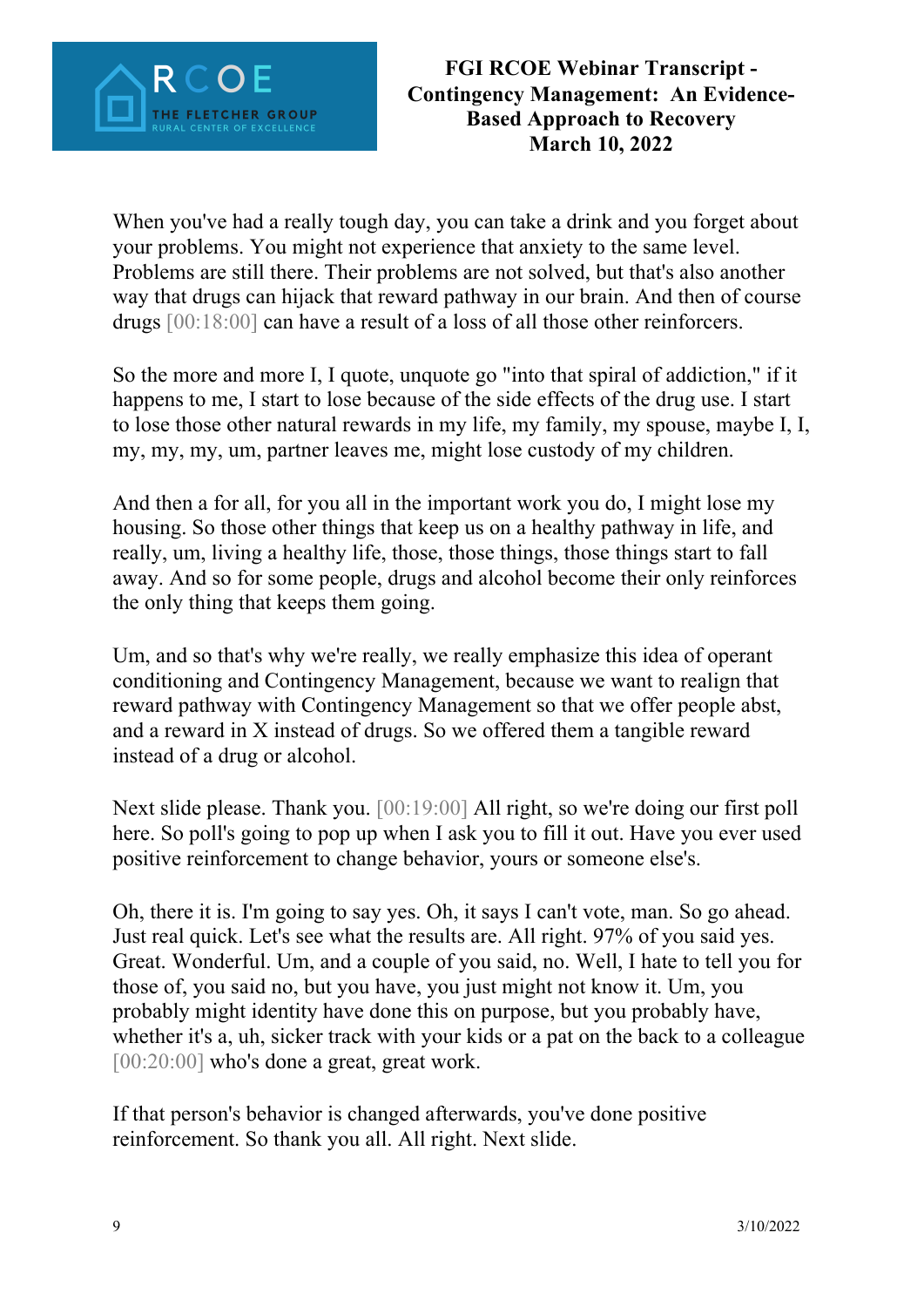

Okay. So on this, so if you buy this idea that yeah, drugs are rewarding to people, um, that we could, um, that they are positive reinforcers and negative reinforces that they, the people that reinforce the pathway gets hijacked well, and I'm telling you, cause that's what I'm telling you. We're going to actually use tangible rewards, like a gift card or a prize.

And we're going to offer that for, for abstinence. Um, so if a person gives a urine drug test for stimulant drugs that say, and it's negative, we're going to offer them a tangible reward. Well, you might say, okay, well, wow, Mike, that's, that's great. That sounds like fun. But man, you're gonna have to pay people a lot of money to put use of drugs.

And so what we know from research, and this is an example of a study that was done [00:21:00] a long time ago, back in 1994. Uh, but, but it's been replicated with almost every other drug and alcohol, you know, nicotine, um, alcohol, uh, methamphetamine, has been shown, we've shown the same results. So in this study, what they had was 10 people who identified as being people who use drugs, who use cocaine.

People who identify as using cocaine, came into, uh, into a hospital setting where they're safe and they were offered either 5 cents or a line of cocaine. And believe it or not, um, eight out of 10 people who identified as being using cocaine, pick that line of cocaine. They legally got this cocaine. Um, and, and the researchers did.

And so most people eight out of 10, right? They picked five, the, the, the line of cocaine over the 5 cents. And then when you moved to \$1 about six out of, out of, out of 10 pick the cocaine, but when you got to just \$2 in 1994, so like \$4. So 80% of people, eight out of 10 [00:22:00] people would pick the \$2 over the line of cocaine.

So the take home message here is for a very small amount of money or a very small reward. People, most people who are using drugs will pick, or alcohol, will pick the other, an alternative reward. If we just give them a choice. If we just give them a right here in the moment, chance to earn another reward besides using drugs, they will pick that reward for abstinence.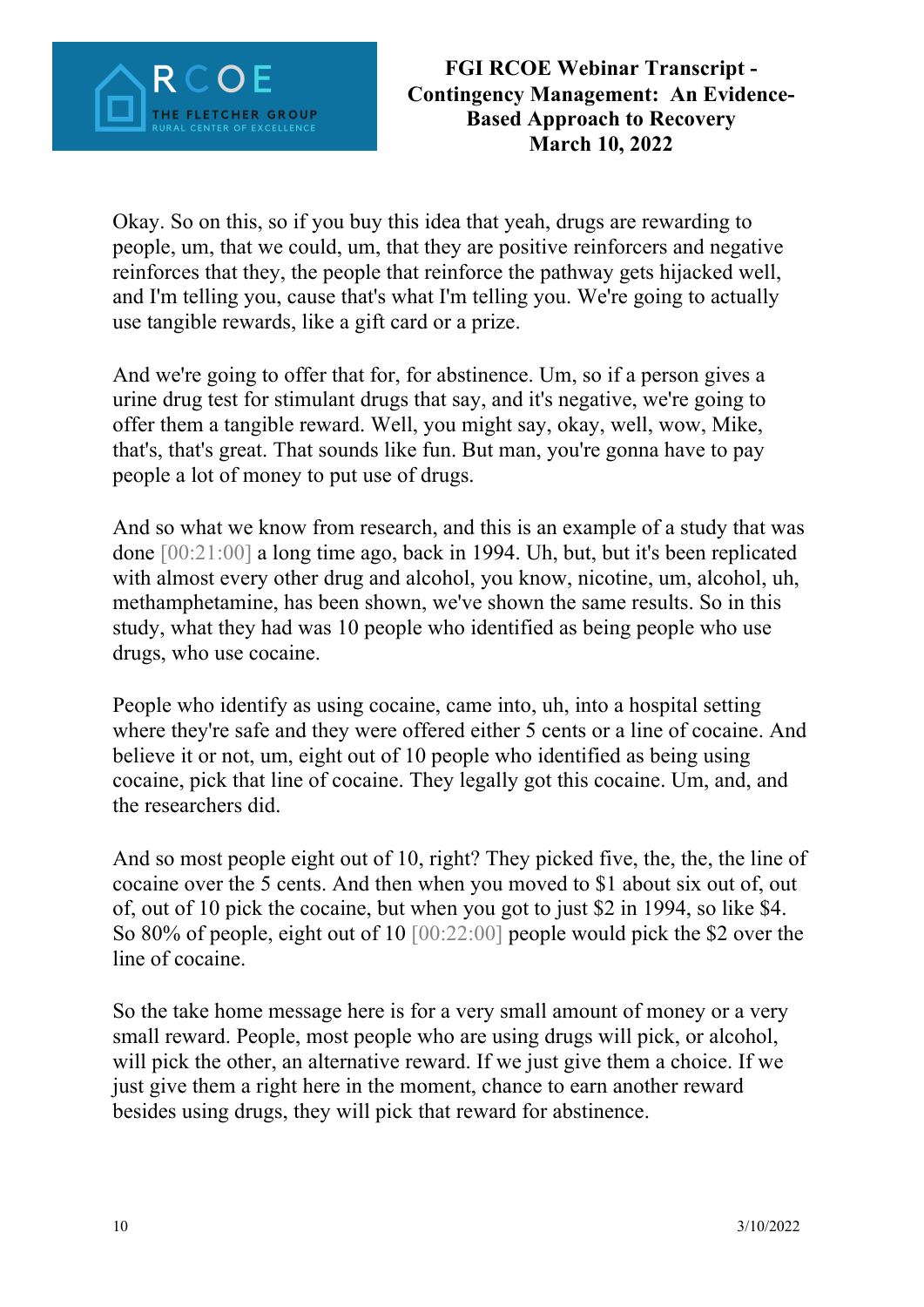

So that's the take home messages. For a small amount of money and Contingency Management ends up being about five to \$600 total of incentives over 12 weeks, over 12 weeks, total. Um, for about that relatively small amount of money, um, people will choose abstinence, or a large amount of people, will choose abstinence in that reward of that tangible reward over the truck.

So next slide please.

All right. And Sara, I think I might be, am I handed it over to you?

[00:22:59] **Dr. Sara Parent:** [00:23:00] Yes. Thanks, Mike. Um, so yeah, Mike did a great job, um, orienting you all to how operant conditioning plays a part in developing substance use disorder. And also, um, how we could possibly use things like positive reinforcement to realign that reward pathway.

And then he showed you that choice experiment that shows that people will choose actually other reinforcers, um, when given the opportunity and not always choose the substance, such as cocaine as that reinforcer. So that sets the stage for understanding, um, where Contingency Management came from and why we're using it.

Now, Mike and I, and some of our colleagues, we train people on Contingency Management and we do these four hour workshops. So for today, we are going to give you about, we're like a 40 minute primer on how Contingency Management works. So I'm going to go through kind of some of these principles pretty quickly.

And, you know, just to give you an idea of how Contingency Management works and why it works. So, um, we've, [00:24:00] we've already kind of delivered that message, that Contingency Management is based on positive reinforcement. And so it offers a non-drug reinforcer in exchange for evidence of drug abstinence. So I'm going to show you how that works.

Um, next slide please. So, and then doing Contingency Management, besides just the mechanism of how it works, there's really a lot of benefits to doing it. It increases morale of clients and staff. We've gotten such neat feedback from the nurses and other providers who learned to do Contingency Management, get out there and do it.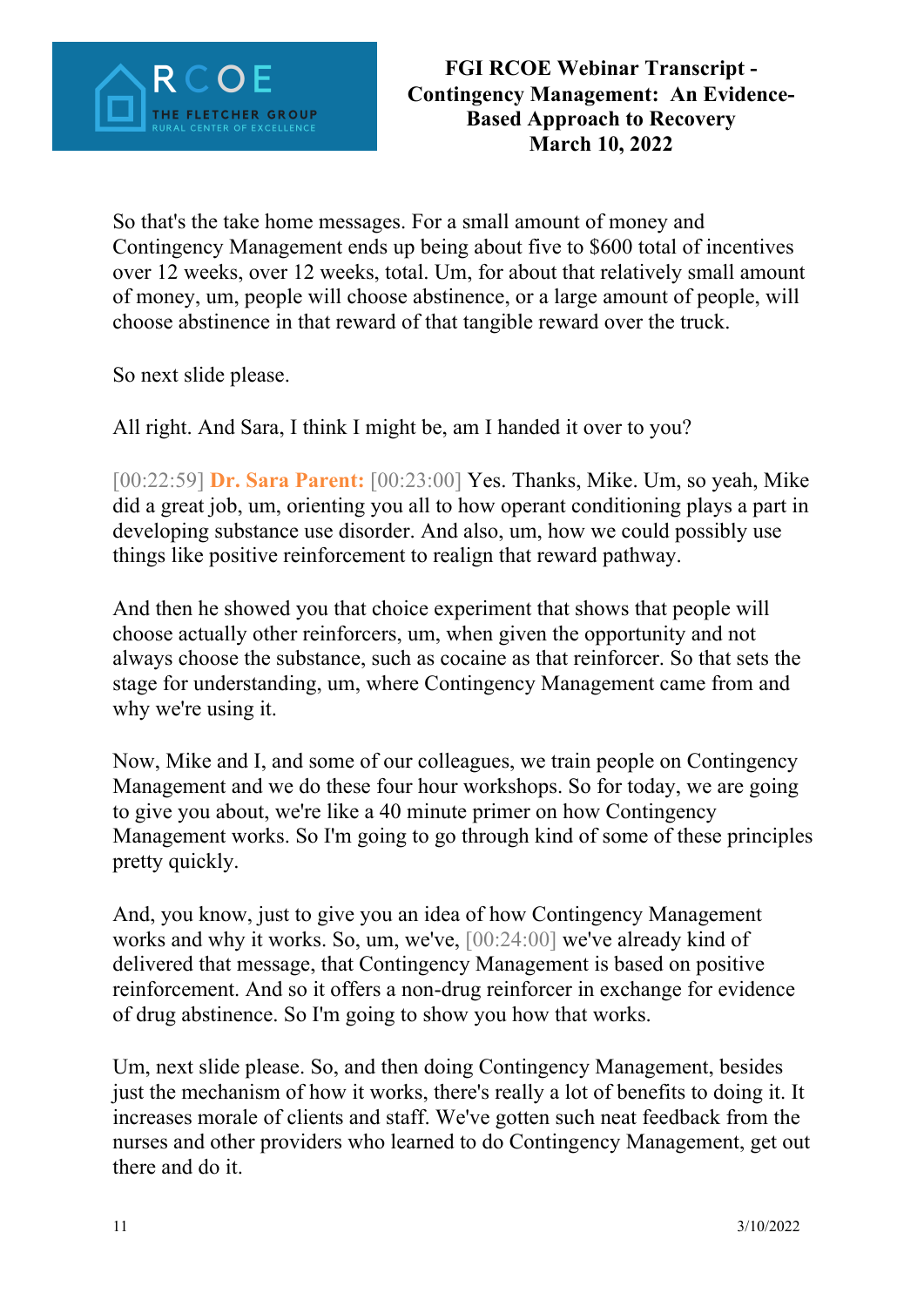

And it's really fun because you really get to be a good guy and, um, your patients and clients world, and you will, um, really help them. Uh, it helps build that relationship between the client and staff, which can actually kind of spill out into the other work that you do which is great. Um, Contingency Management though, can be done by anyone.

You don't need to be a nurse. You don't need to be a psychologist. You don't need to be, uh, you know, uh, uh, uh, um, licensed addiction counselor. You [00:25:00] can. Anybody who has a positive attitude and can be taught how to read a urine drug screen test, um, can do Contingency Management. So we do emphasize that you should use an evidence-based protocols such as the one we're going to be introducing to you, but once you learn how to do it, anybody can do it.

There's no specialized license at this time. Um, and it can be adapted to clinical settings, and we're hoping that it can be adapted to these housing models. And so that's, what's really going to be a fun part of this project. And it really makes, um, treatment something that people want to do. So people show up for Contingency Management because they're literally being rewarded to, um, next slide.

And so the basics really the basic flow of Contingency Management for substance use disorders is that you have a negative urine drug test for whatever substance you're focused on. And so right now the focus is for stimulant, um, drug use. It's, it's one of the, you know, it's obviously sort of crisis level in a lot of [00:26:00] communities.

And right now there are no other evidence-based treatments available for stimulant use such as meth use. And so, um, these programs will be focused on, um, helping folks with their stimulant use. And so we use a urine drug test to, um, no, note whether that use has occurred. And if it's negative, then you provide a tangible reward.

And then as Mike explained with positive reinforcement, you're likely to see more of that behavior. So increased abstinence. So you can actually sort of look at this slide almost in a circular way. So negative drug test, you get, you give tangible rewards, you'll see more abstinence, which leads to more negative drug tests.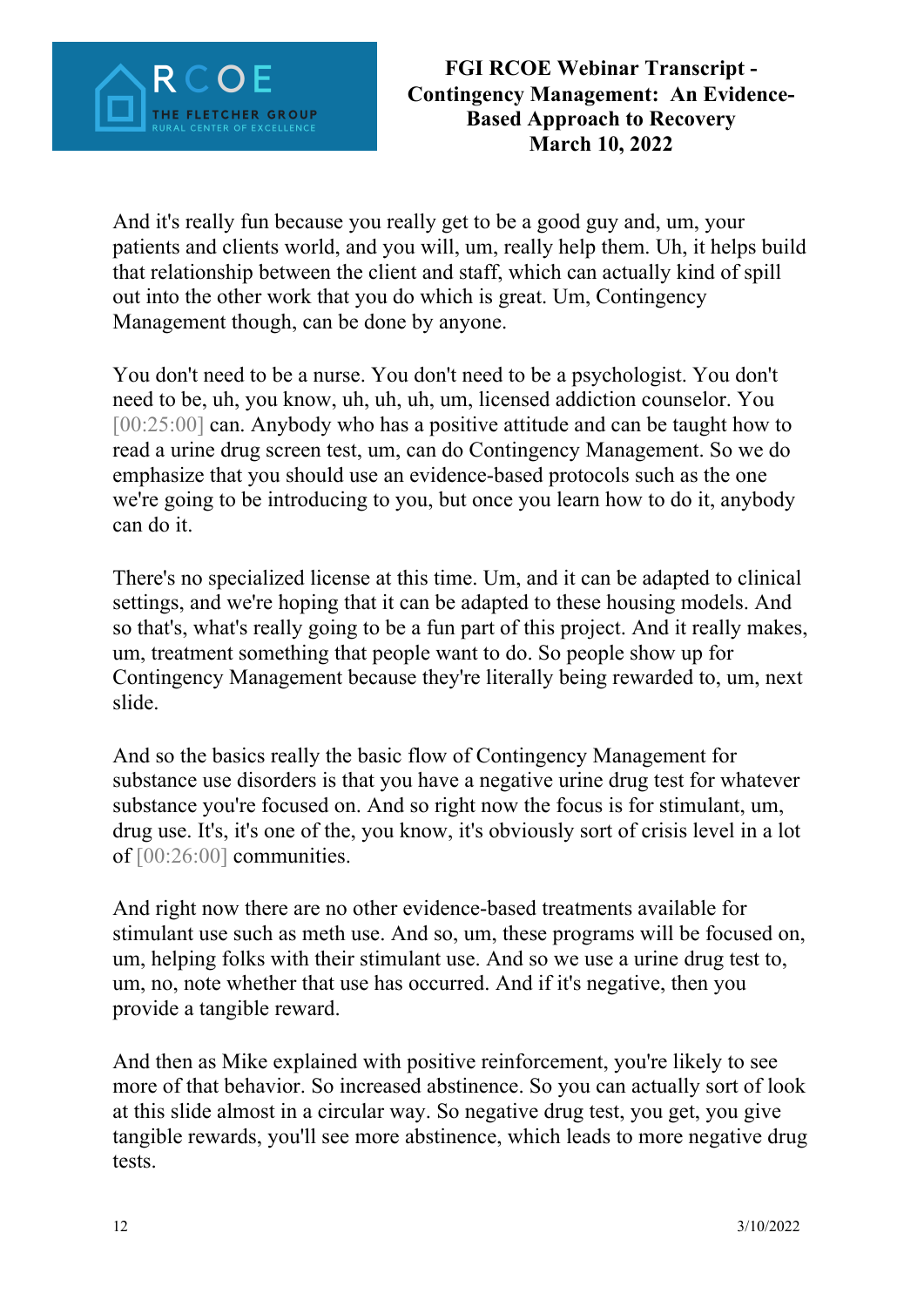

And so during that treatment period for Contingency Management, say a 12 week period, you'll see this, um, continue on. So next side, please. Um, so there are some key elements that Contingency Management, this is what makes something, you know, we understand the idea of incentives and positive [00:27:00] reinforcement, but what makes something Contingency Management is adhering to these principles.

So these are the general, um, sort of necessary ingredients for Contingency Management. And then I'm going to show you how to apply them to a stimulant use disorder program. So, um, in general, in Contingency Management, you need to choose a behavior that you're focused on, right? So you're not trying to just reinforce all of the elements of a good life that would be kind of confusing and subjective.

So you need to pick something. So, um, you know, for instance, as a substance abstinence, and you need an objective way to measure that. So that's why we talked about urine drug tests. You need to choose a behavior that is measurable, right? So again, just like kind of, you know, being a nicer person or something is not something that you can objectively measure, right?

So you need something specific and then you need to choose achievable and feasible goals. So you'll see in a bit that we talk about urine drug screens and those create [00:28:00] something that you can achieve through just a few days of effort. And you can, it's feasible to, um, watch the, to demonstrate that behavior objectively and consistently over time.

Right? So if you chose something like, um, I want to run a marathon. Well, that happens maybe once in that year. And it takes a long time to build up to that. So in Contingency Management, we want a target behavior that you can observe regularly, consistently measure. Um, you know, at least once or maybe multiple times per week.

And so then of course we reward that behavior, right? That's what the Contingency Management is. We want to reinforce it, use rewards. So what are the elements of that reward, um, that are necessary for Contingency Management while the rewards need to be contingent, right? These incentives. And what that means is that you only give them when you observe the behavior, right?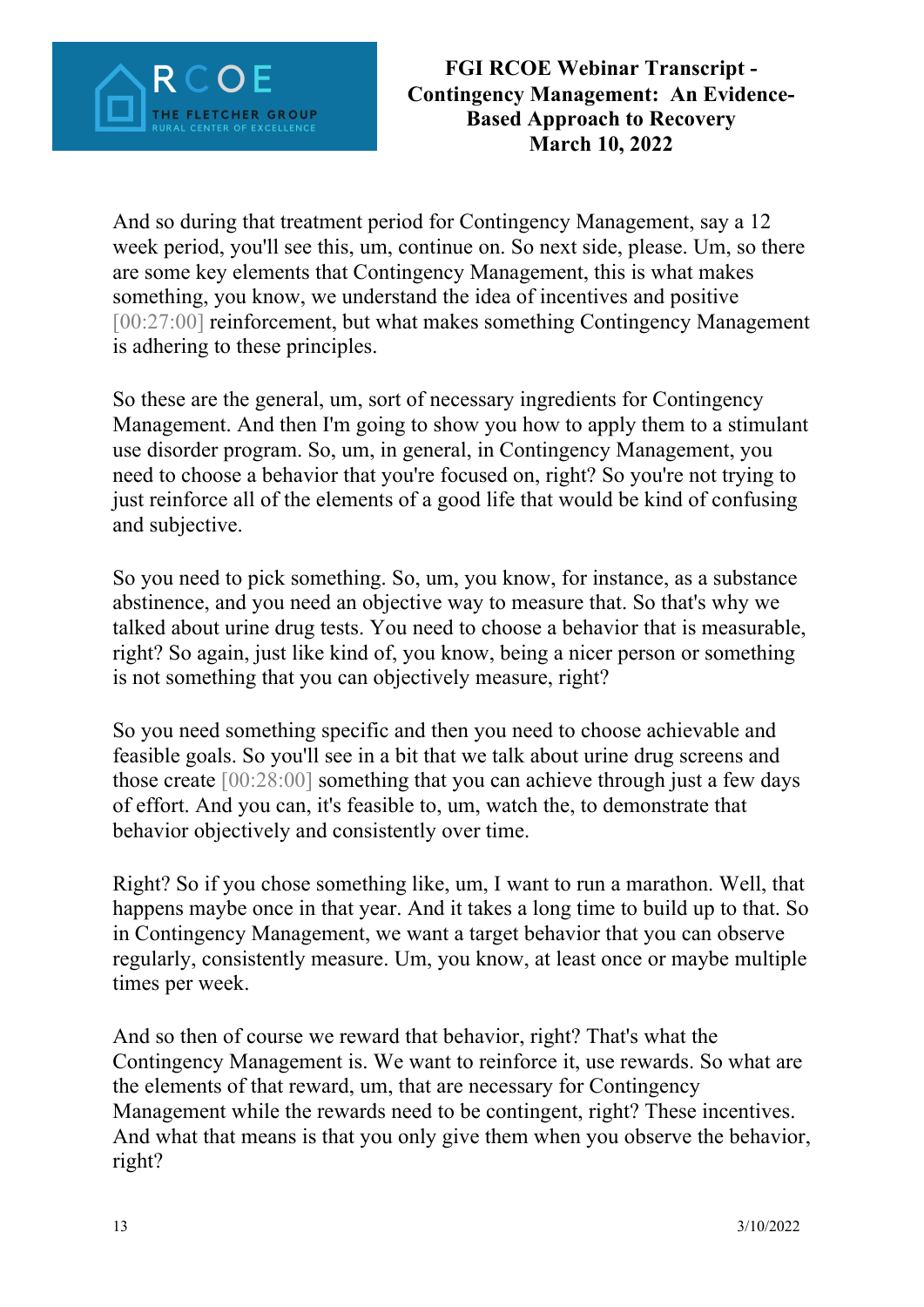

So you don't just give them, cause you're feeling nice that day. But you give them because the person earned them by demonstrating the behavior that you're focused on. They need to be [00:29:00] tangible and desirable. Meaning that it's something that somebody, no uncertain terms understands. They were worded that day.

They brought something home in their hands. So, you know, while there's intangible rewards like a good relationship with your provider or a smile on their face, when, when, when you show up and show that you're doing well, we really remember we're rewiring this reward pathway that's been hijacked. Really powerful substances, like, you know, like stimulant, um, drugs.

And so you, we need something equally powerful, like a gift card to, um, to be able to compete with that. And then we'll also explain how these rewards should escalate or get bigger over time. And that will make that reinforcement more powerful. So next slide please. So some, again, some details about how you would use that, that model for Contingency Management in stimulant use disorder treatment, or a stimulant use focused CM program.

So, um, our target behavior is going to be a negative urine drug test. Oh, I [00:30:00] shouldn't say stimulant negative urine drug test. Right? So we don't want to rely on self-report. We want to be able to see that negative drug test. We've, um, found something achievable. So these, these point of care, urine drug tests that we recommend people use.

So those are just a cup that gives you instant results. You really only need about two to four days of abstinence to test negative. So this is an achievable goal. So you should, a person should be able to earn that first reward with, uh, you know, just a couple of days of behavior change. Um, it's feasible.

So point of care tests are cheap and they provide these immediate results. Um, in offering conditioning, that immediacy is really important. So you want to be able to see the behavior and immediately be able to reward it. And you can use them twice a week because they're cost-effective. Um, next slide, please.

And then in the rewards, the rewards that we use in a Contingency Management program focused on stimulant use, um, is that, of course the reward needs to be contingent to only give it when, when you, um, when your client or patient or,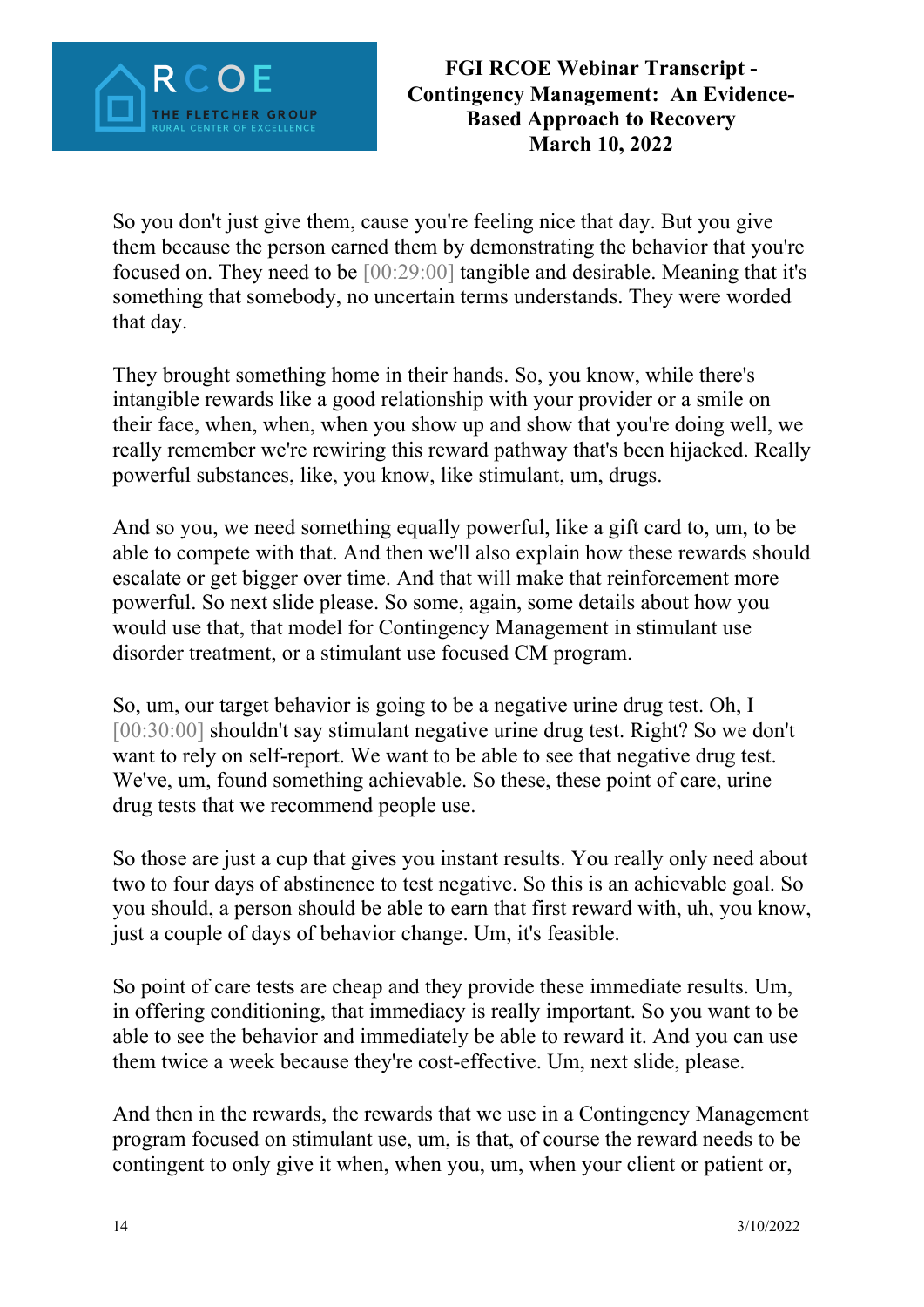

um, [00:31:00] T, is able to, uh, give you a urine, a stimulant negative urine drug test, right?

So only when you see that drug test results, when you give the reward. You need to be able to reward immediately. So that's why we want some way to demonstrate the behavior immediately. And we want some mechanism to give out that reward right away. We don't want to have to be something that they earn, you know, several weeks down the line.

Um, and then we want something tangible to be a nice, powerful reinforcers. So that's like prizes or gift cards. And then of course it has to be something that's desirable, something that people want, right. So you're not going to be motivated to change your behavior if what's being offered, isn't really, you know, ed, uh, um, interesting to you, something you need, something you want.

So that's why we find that gift cards are the most universally reinforcing because people can kind of, uh, use them to buy what they want or need and customize it. Um, and we think that you should start, again mike mentioned in that choice experiment, it doesn't have to be a  $[00:32:00]$  large amount of money. But these days, \$1 might not be enough to get somebody started.

So we want people to start with at least \$5 with their first reward and then escalate from there. And, uh, your program could have a total of 300 to \$500 available to people in a twice, 12 week period, seems to be sort of a minimum, what we think of as effective dose for Contingency Management. Now we know that HRSA, um, has, uh, programs that right now, um, people can earn a maximum of \$75 of incentives through these HRSA funded grants.

We acknowledge that that is the case, um, in some programs, but other programs have been able to kind of patch together some funding and be able to, um, give out, uh, an incentive, um, uh, schedule that is closer to what has been done in the research and has been shown to, um, to be more reinforcing. So next slide please.

And then, uh, Mike mentioned, I think at the beginning that we're going to tell you about some elements that really make Contingency Management different [00:33:00] than general, um, incentive systems. A lot of people out there are doing some form of positive reinforcement and offering rewards. Um, but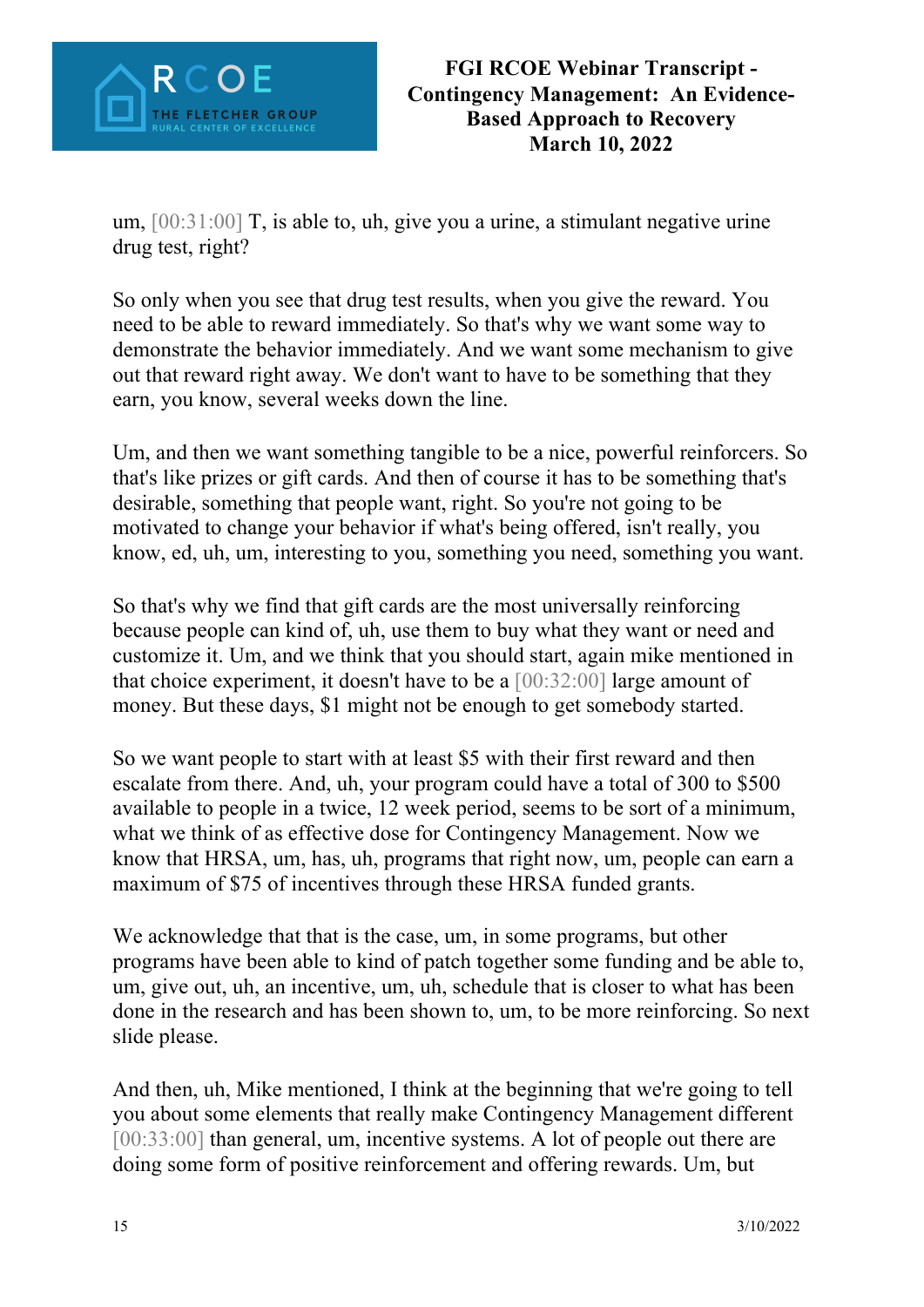

Contingency Management, I like to call this the special sauce of Contingency Management, because this is that's what makes it a little bit more detailed to learn.

It takes a little bit longer to learn this part of Contingency Management, but it makes the in, um, reinforcement that much more powerful. So, um, we recommend that you use a program and Contingency Management or a system called Escalation, Reset, and Recovery. And again, I usually, you know, I, when I do teach this, I spend a little more time on it, but I'm going to give you the basics.

So what we mean by escalation is that the rewards get bigger over time. So the longer somebody is abstinent from stimulants, the bigger the reward will be. And then if they do, you know, we know that recovery is not a linear process, right? So nobody's going to just stop using stimulants and never, maybe not nobody, but a lot of folks won't never use it again.

Right. So there might be some ups and downs [00:34:00] in that process. And so if somebody does have a positive urine test along the way, and, or, you know, just doesn't show up for a visit, then they don't earn rewards that day. Remember it's contingent. And then they are going to have to reset back down to their initial reward levels.

So remember the rewards have grown over time. We're going to have them reset. And the reason we do that, we explain it ahead of time, is to help people feel more and more sort of attached to that progress they were made, they had made with their, you know, maybe weeks of abstinence. Right. So that they know if they return to use that.

There's that. You know, more to lose or there's more to gain by not returning to use because they know that their rewards can stay bigger. And I often use a video game analogy here, but basically people don't want to lose their progress. Right. So they they've made a lot of progress and knowing that they could have to return back to that initial reward level is part of what encourages people to stay on, on that abstinent path, on that recovery path.

However, um, [00:35:00] When people reset back down, we don't want to make them climb back up one, you know, one rung at a time of all the time that they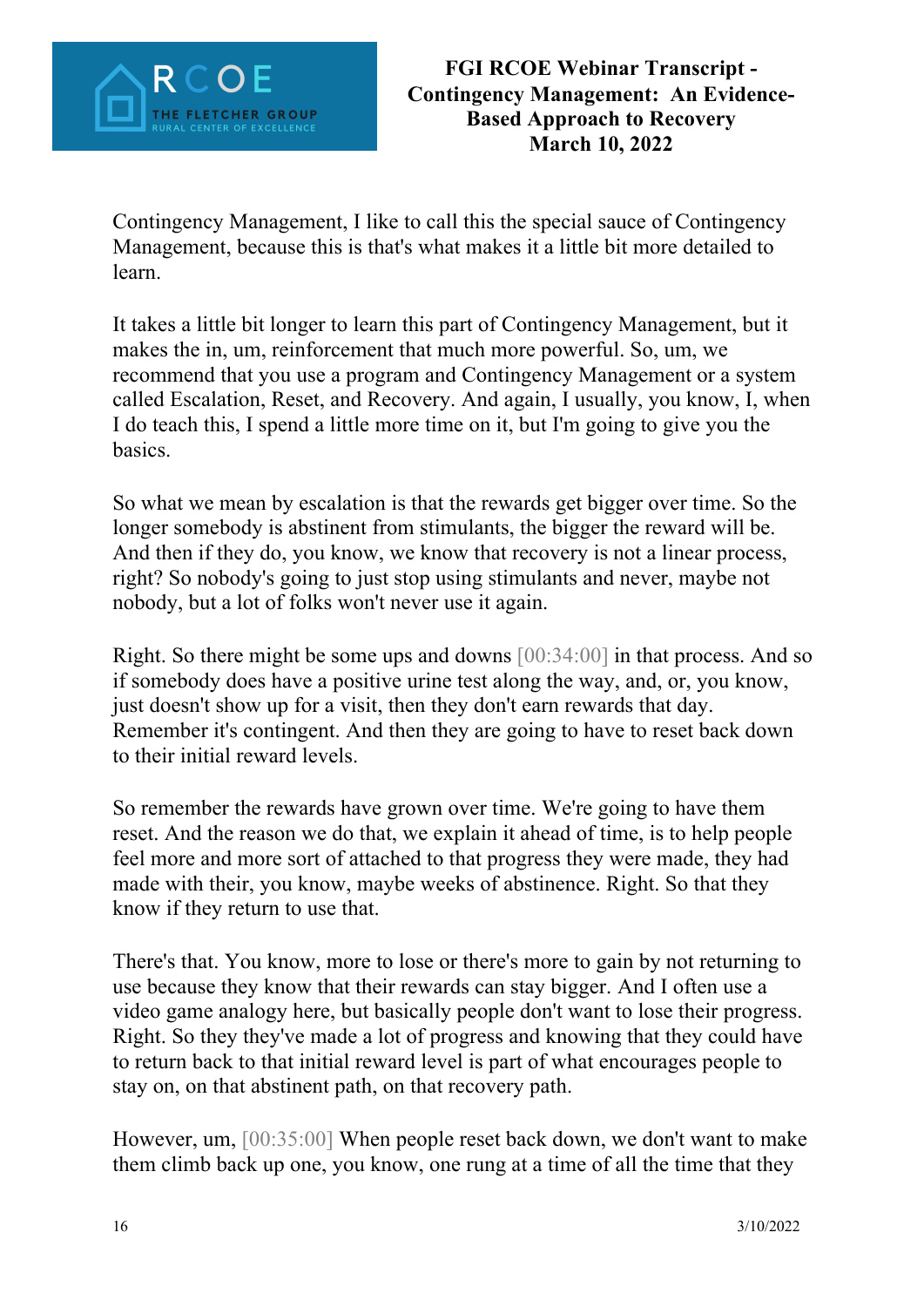

spent, um, earning more and more bonus rewards. And so we use something called recovery, which means that as soon as you show two urine tests in a row that are negative, then we're going to let you recover all of those bonus, um, prizes or bonus level that you had reached, um, previously.

And because basically in Contingency Management, we know that there's slip ups. And we don't want to slip up to turn into giving up or being like, well, I don't want to start over again, forget this. Right? So you really encourage people like, oh, it takes us one more year and test you're going to be right back up to that.

You know, say you were earning \$15 rewards at that time and you had to go back down to five. You're going to be right back up to that 15 again. So that's kind of my brief way to explain, uh, this part of Contingency Management. And next slide, please. I think I might be handing back to Mike, um, or I'll tell you [00:36:00] briefly about, um, the different models of Contingency Management,

um, before I hand back to Mike and there, the research has used a few different ways to deliver these rewards. There's a voucher system, that's prearranged. And there's a prize draw system where you draw kind of chips out of a bucket or a fishbowl. It was a fish bowl. So they used to call it the fishbowl method.

Um, the voucher system is a little bit more straightforward. It doesn't have that variable thing of not knowing whether you're going to get, you know, really small prize or maybe no prize at all. Or if you're getting a big prize. And so we do teach people to use the voucher model. And, um, but in order to make sure we get to the rest of our material, I'm going to go ahead and move on to our next poll, which is just a little bit of a moment to check in and see, you know, you guys have been doing a great job sharing where you're coming from in the chats.

And, um, we'd love to use this poll to see where are you in your knowledge of Contingency Management? Um, do you, do you already do do it, do you do some form of it? [00:37:00] Um, or are you kind of a skeptic? Are you thinking like you're not even sure if you would want to, um, use Contingency Management or. So we'll give you a minute to, to answer this poll as a way for us to kind of see what our audience is. It's so fun to be able to be presenting this to, it looks like 84 of you right now.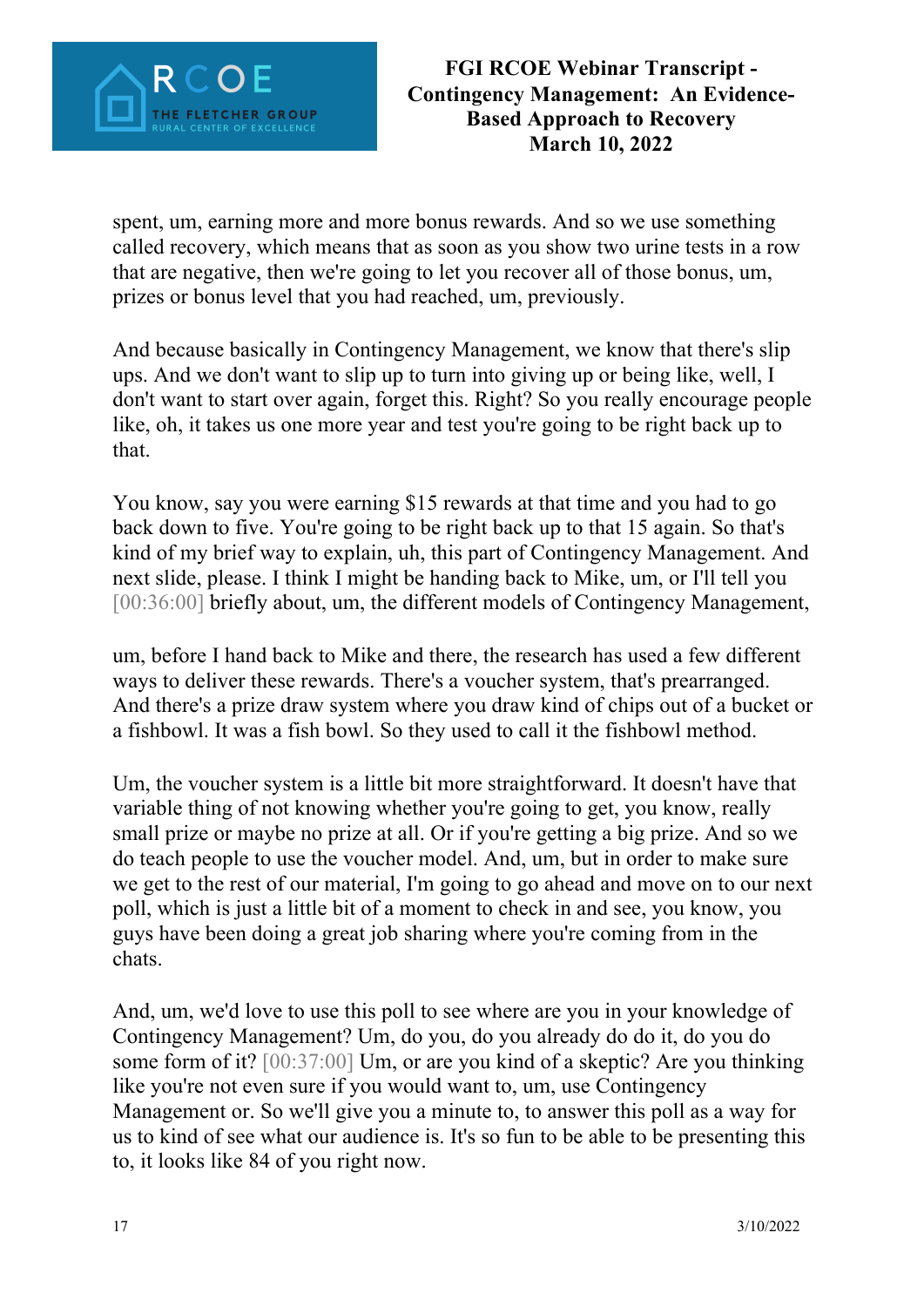

And, um, and I also see a lot of questions are coming in, so I hope that we do leave enough time at the end to address those. Um, so yeah, we can go ahead and look at the results. So yeah, if a few people are skeptical, but most of you have, um, you know, either about, according to you of just hearing about Contingency Management now, and then the rest of you have at least a little bit of experience with Contingency Management.

So hopefully that we're filling in some of the details for you. And with this, um, I'm going to go ahead and hand it back to Mike.

[00:37:55] **Dr. Mike McDonnell:** Thank you, Sara. We're ready for the next slide.<sup>[00:38:00]</sup>

Sara gets to talk about all the fun stuff. I've talked about, like theory behind Contingency Management. Now you're talking about the research evidence, so, which is fun for me, I'm a researcher, so, okay. So there's, this is an old study or a, what we call a meta analysis. This is the figure on the left side of your screen.

It's like we're at, we take a bunch of studies that have been done on something, and then we put them all together and we look, and so this was a, and we looked to see together if we combine that information, that what could we learn? And so this is, uh, uh, uh, this is, uh, uh, example of, of, of, uh, comparing Contingency Management studies that were done up until I think, uh, 2008.

So there's been a bunch after that, and for any drug, and comparing it to all other psychosocial intervening, Um, and the effect on abstinence. So that'll come here is abstinence and, and the, basically the thing you need to recognize that this is called an effect size. The thing you need to realize about an effect size is the bigger, the number is the more likely [00:39:00] it's gonna work for your, for you, as a person, getting that treatment, the more likely it's gonna work for your client

if they're receiving the treatment. And so it's the, it's the bigger that number is, or the bigger that bar is, the more powerful that, that intervention is on abstinence. The outcome here is that abstinence. And so at that point they were 14. And then we have very high rule. Like you have to do like a perfect study to get involved in and to getting considered for a meta analysis.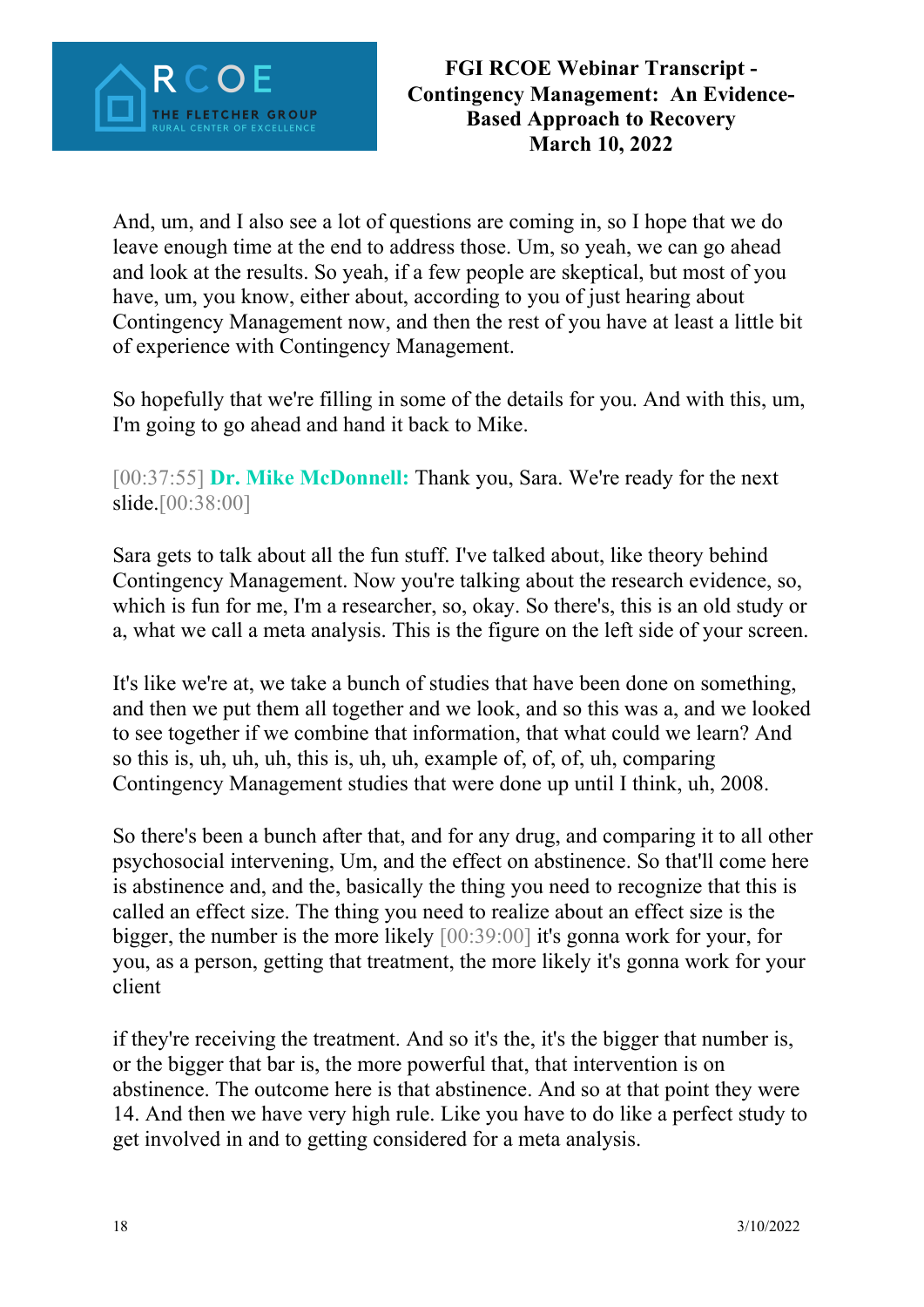

So there's been many more studies than 14 on Contingency Management. 14 were included here. It has a very big effect size and the effect size, so it's much more likely to impact your patient's abstinence, your client's abstinence, or your absence. If your client received the Contingency Management, then something like cognitive behavioral therapy or relapse prevention. When you combine it with cognitive behavioral therapy, it's even more effective.

So that's an overview of sort of what we know about Contingency Management, as an example, putting a bunch of studies together, but what we do since then we've had meta-analyses [00:40:00] that have come out. One just came out. Um, a big, a big paper came out that looked at Contingency Management in the 60s, 6-0 studies, randomized controlled trials that have shown that Contingency Management works to treat stimulant use in people who are receiving MOUD, Medications for Opioid Use Disorder.

So people are, who are receiving buprenorphine or methadone, there's been 60 randomized trials that show Contingency Management works for stimulant use in just that population. So there's been over a hundred studies that have shown that Contingency Management is the best and most effective intervention in terms of getting people to stop using stimulants.

Or similar drugs, are supporting people in their goal to stop or reduce their stimulant use. The effects can last up to 12 months, post intervention. The effect ,there it's effective, also Sara and Rachael and I, all of our work is mostly focused on treating alcohol use disorders with Contingency Management.

So we know that it also works for alcohol, um, and for other drug use disorders and [00:41:00] also is a great tool for, for tobacco. It's the only evidence-based or research-based or whatever term, um, um, evidence based intervention for methamphetamine use disorder. So only it's the only intervention that's shown, um, to sh, to have consistent reductions across studies in methamphetamine use disorder.

And so that's why there's so much excitement about Contingency Management and so much interest in it right now, because unfortunately we are all dealing with and trying to get through together as a community, um, the problems that we're having right now with methamphetamine across our country. So next slide please.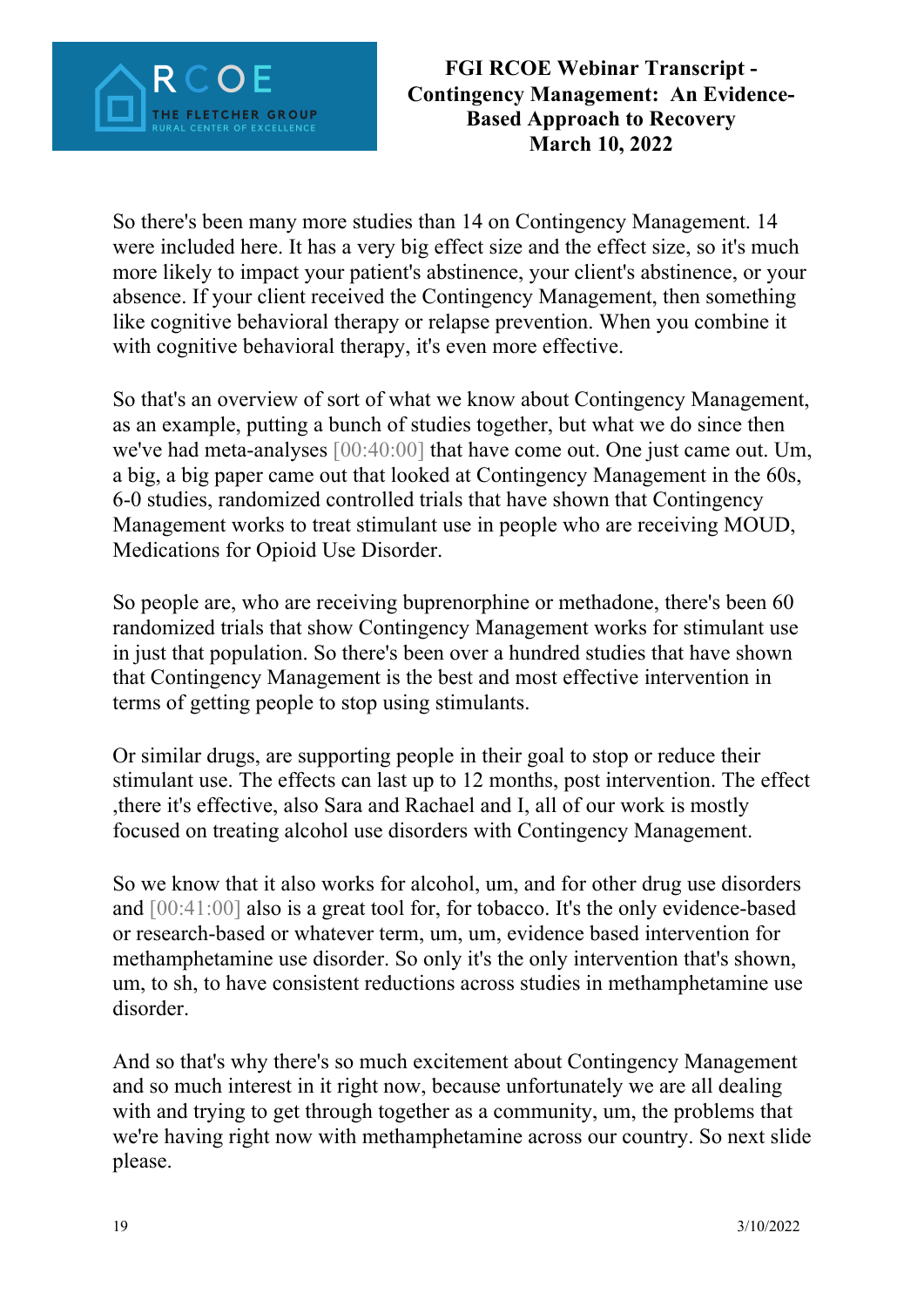

So here's an example study again. This is that, um, Dr. Higgins is one of the originators of Contingency Management. It's a little bit of an old study, but I think it demonstrates, um, how, how, how well Contingency Management can work. So these are folks who enrolled in this study who were, um, had cocaine at what we would call cocaine use disorder right now.

So they're using cocaine. And they were coming to a clinic and they were [00:42:00] either given, um, they all received community reinforcement, which is a evidence-based psychotherapy for addiction, right? So that's the standard group. And then the incentive group also got vouchers, got rewards, got Contingency Management.

And so what you can see here is that 75% of the folks who received the cognitive behavior, the community reinforcement, that the psychotherapy and Contingency Management and the incentives, 75% of those people finished the whole intervention. They didn't drop out so that our retention rate of 75%. Only about 40% of folks actually finished in the, in the, in the, in that standard.

Well, I would call it it's better than standard care. It wasn't a really high quality psychotherapy that they were offered. And then when we look at abstinence, eight weeks of cocaine, abstinence, right. For those of you who do treatment work. Um, a few you're in re you're new to, if you, if you're, when you were new to recovery or where, you know, people are new to recovery, eight weeks of abstinence a big deal.

[00:43:00] Um, and, and it's really important, a really important treatment target and, um, and a real important goal for a lot of people, we could see that over 50%, almost 75% of people who received the incentive, um, were able to achieve eight weeks of abstinence across this intervention, as opposed to the, to the group that just got, um, that got the psychotherapy.

So that's an example of a study. We've done many studies since then, uh, that really show that Contingency Management can improve retention and also, um, re, really give people a better shot at abstinence. Next slide please. Okay, Sara, I'm handed it back to you to talk about the Veteran's Administration.

[00:43:42] **Dr. Sara Parent:** Thanks, Mike. Yeah. I was about to try to answer some of the Q  $\&$  A in the chat, if you want to try to do that, but also we can,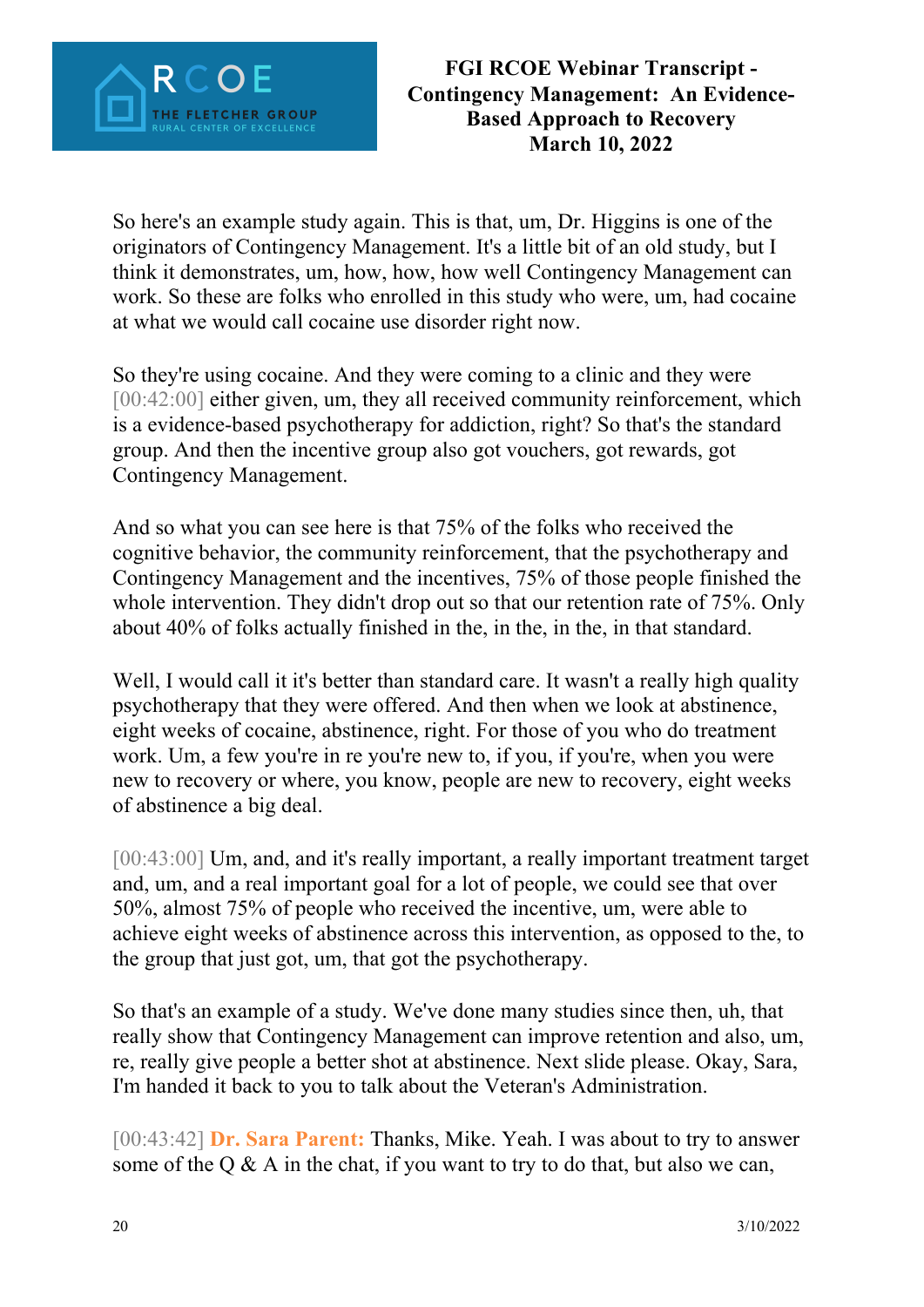

um, hopefully have some time at the end for those. Um, so yeah, the there, the good news is that Contingency Management has a research for 30 years, but, um, you know, [00:44:00] it's new to the,

what, what I like to call the real world. And so the VA program is a really great real world um, demonstration that Contingency Management can work outside of these, you know, research settings. Um, they have, uh, been doing it at 94 um, VA's across the country. And to me just real quick, the stats are seeing are amazing.

So more than 50% of the visits are attended. And then when they attend those visits more than 90% of them, uh, the folks that are able to submit a urine drug test that's negative for stimulants. And this is just some really great results. Um, the program was able to get started because they, uh, VA's kind of a closed loop system so they can provide rewards and they didn't have to worry about funding them because they can provide a rewards through their own, uh, Cantina, uh, uh, system.

So already some, uh, Pre-funded rewards that don't have to worry about Medicaid anti-kickback laws that we'll talk about in a bit. Um, but just a really great example of how [00:45:00] it is feasible to do this in a variety of settings. So next slide please. Um, what's more fun than talking about research. I know Mike gets all the, uh, all the less fun stuff, but it's talking about what clients say about Contingency Management, because it really does, when people are wondering, does this really work or do people like it, or, you know, sounds great on paper, but we've those of us who have done Contingency Management, you know, in my case, in a research center, you really see some people respond in an amazing way to it.

Um, I'll let you read these on your own. Um, but just know that there's a variety of ways that people feel like it's been a really positive experience for them. And it goes beyond the actual reward, right? It's not about, you know, making a few extra dollars through their abstinence, but it's about feeling rewarded, feeling respected, feeling how that positive approach, where you don't get scolded or punished

if you have a slip up and you have a positive drug test now, and again, but instead you'll get rewarded for getting back on, on track and, uh, [00:46:00] and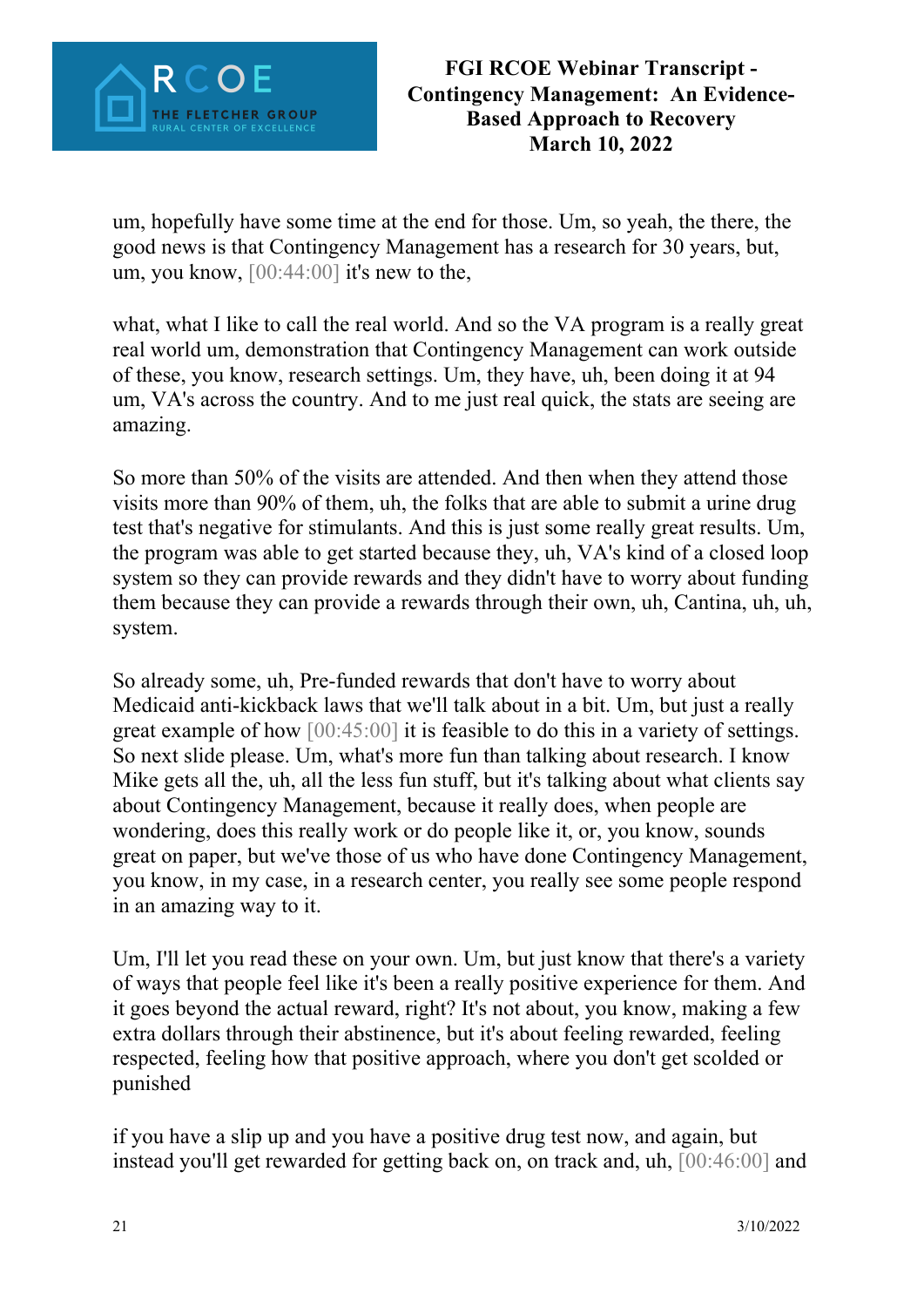

getting back to abstinence. And that feels good. And a lot of people are used to, um, urine drug test feeling kind of punishing, or they're stressed out about them.

And now they're celebrated. And, um, so people really liked that and they liked the relationship they have with their CME providers. That is a result. Um, next slide, please. So, um, the and CM has been shown to be cost effective. Of course, that's the first question on a lot of people's mind is, well, we have to fund these rewards.

So that costs money. Is that, is it worth it? Right? So there are a lot of studies that show that CM is cost effective. This really helps funders out there, you know, statewide systems that are considering funding Contingency Management programs, because actually the costs compared to the other healthcare costs are quite low.

So if you're only spending about 300 to \$500 worth of incentives on each CM client that, um, you know, that is offset by preventing even just one day of residential treatment or a trip to the ER. Um, we mentioned before that [00:47:00] Contingency Management can be conducted by anyone. So there really aren't, there isn't a high overhead in terms of staffing costs.

The visits are also very short because all you have to do is read a urine drug test and deliver rewards. So you could possibly do Contingency Management in that 10 to 15 minute, um, visit. We also recommend that can be embedded in other services that people, um, get, but it doesn't. So it doesn't take a huge amount of staff time, specialized training.

And so it makes it cost effective. Um, next slide please. Uh, but there are some challenges to using Contingency Management. I saw even in the chats that some people are identifying some of those challenges right now. So, um, we used to have resistance to the idea of incentivizing, uh, abstinence. People used to say, why would you pay somebody to do something that they should be doing

anyway? I think the idea of positive reinforcement, we're hearing less and less of that resistance. So a lot of people are really into it now. And, and, um, so, you know, but again, explaining [00:48:00] to folks what's going on with people's reward pathways and how this realigns that, and that there is a mechanism to this.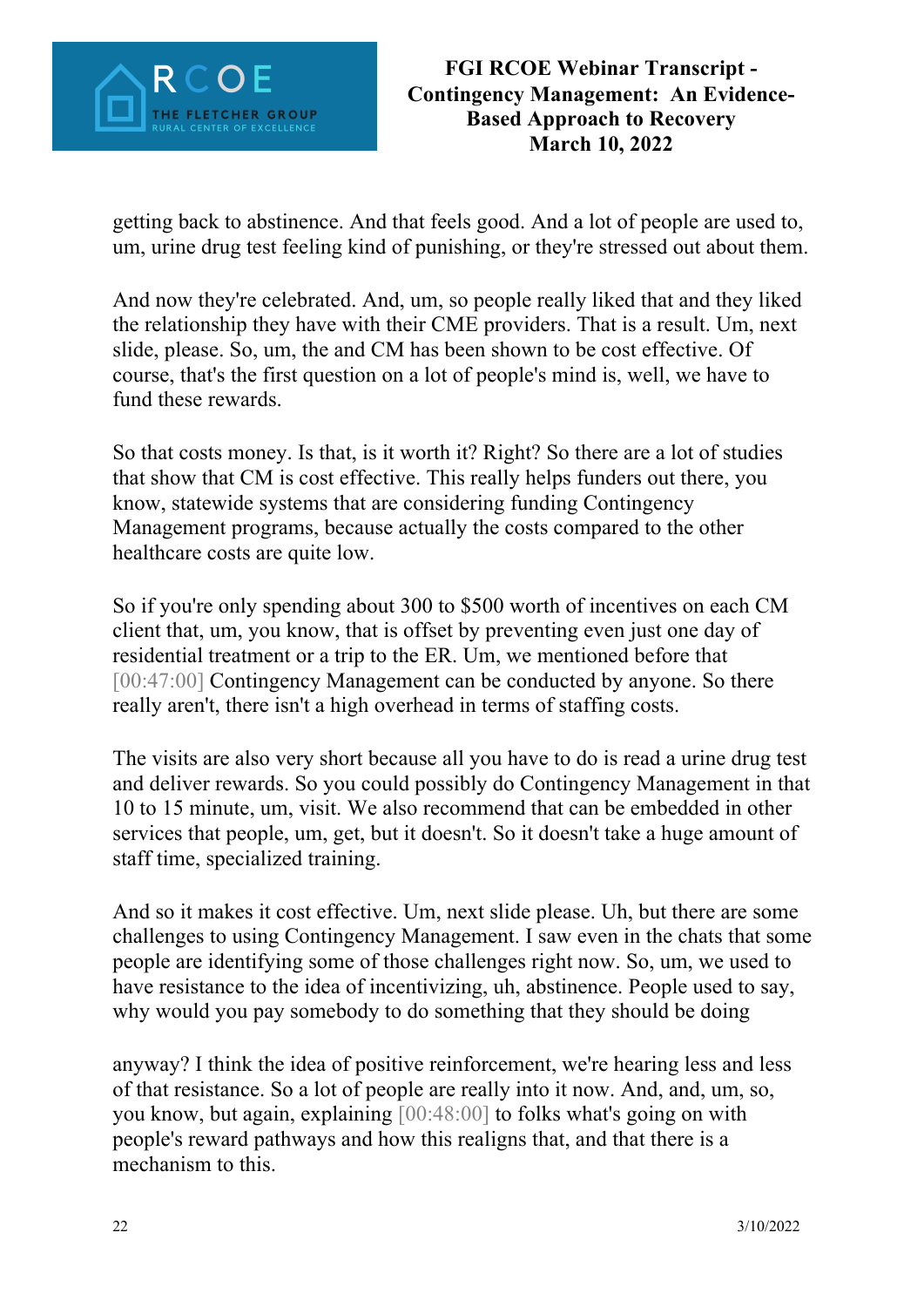

It's not a bribe. It is a therapeutic intervention. I think tends to help get people on board there. But, um, you know, my brief introduction to this idea of escalation bonuses and reset recovery, that can be really complicated to track. So when we do teach this, we give people a tracking tool, like an Excel tracker that really helps you understand like, well, what, what dollar value of reward voucher am I giving out today?

Um, so tools can help you with that. And then we briefly touched on this already, but the biggest reason why Contingency Management has been researched for decades, but hasn't been done in these real-world settings until quite recently is that, um, the, the federal government has ruled anti-kickback rules that say you can't incentivize healthcare.

You can't pay somebody to come on in and do something that's gonna make me money or make my agency money. Um, that's been abused in other settings before. And so, um, [00:49:00] in order to make sure that Contingency Management does not appear to be basically a kickback system where, where it is being, um, fraudulently used, there's a lot of.

Of very specific sort of protocol, um, uh, requirements in order to make sure that your program is evidence-based, that it is, uh, based on a protocol that is not just kind of willy-nilly giving out gift cards whenever you feel like somebody is doing well, but you have a very prescribed system of doing that.

Those are ways to make sure that you're not going to get in trouble for basically Medicaid fraud. And so those are things that you're going to want to make sure if they're setting up a CM program, that you talk to a CM mentor that can help you make sure your program will be compliant in that way. And then the biggest question on everybody's minds is where do those, where does that incentive money come from?

And so we'll go onto the next slide and talk about that briefly. Um, so states are starting to adopt this. So we, we have, uh, you know, [00:50:00] we started by training one little, uh, buprenorphine, uh, outpatient clinic who got their own grant to do Contingency Management, just at their setting. And now we, then we got hired by the states of Montana and Washington, we're consulting on the California project.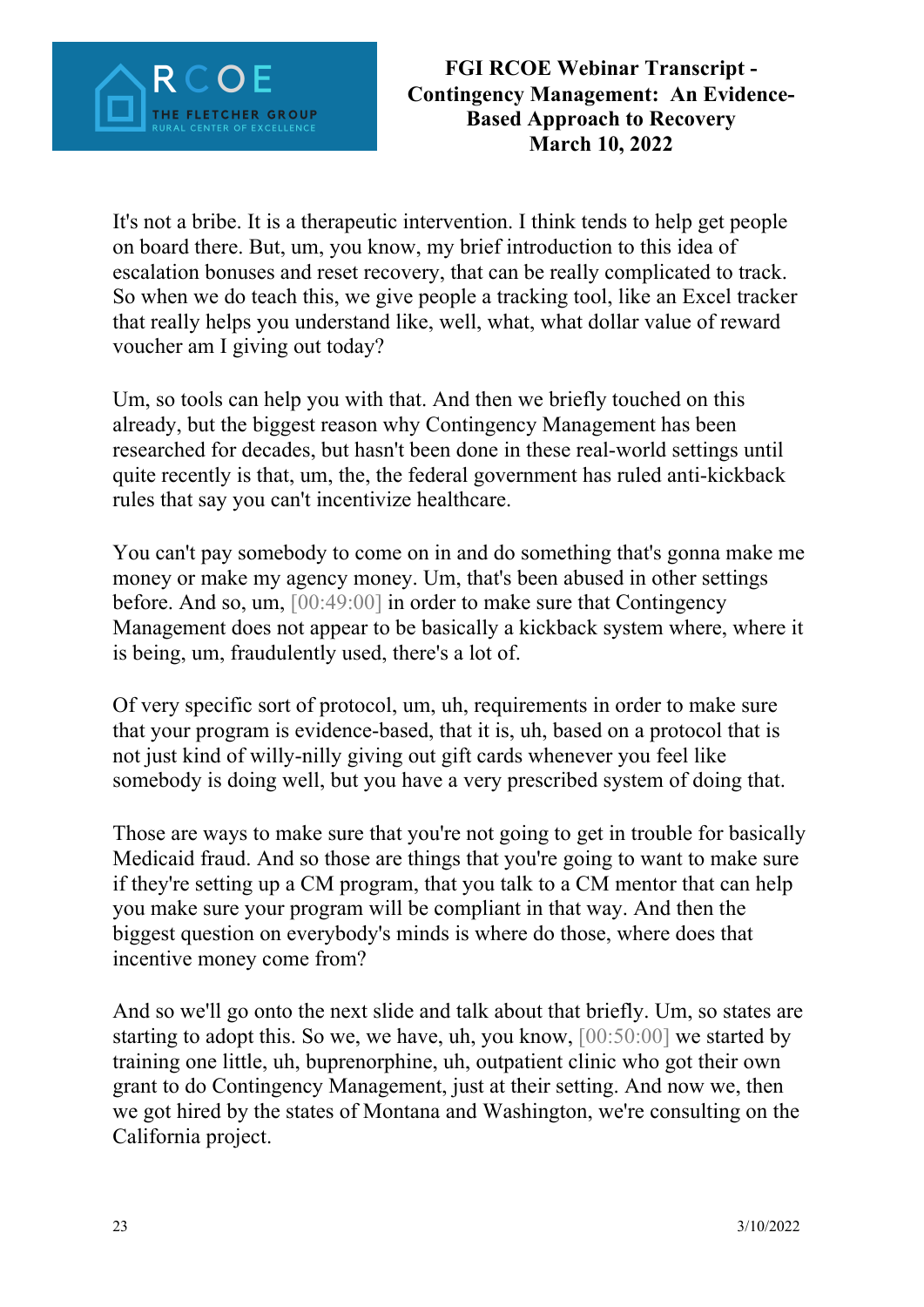

And you're going to see a lot of change here. So states are able to use some, um, grant money from, uh, different federal sources and some state specific sources in order to, um, fund Contingency Management programs. And right now California was the first state to get a Medicaid waiver. So Medicaid will actually

fund these incentives and they will be able to, um, you know, provide incentives up to \$599 a year. So this is a huge changes and it's literally like we're getting emails an email this morning that helps update, um, how this is going forward in a lot of states. So just keep an eye on your state and you'll end up, um, finding out if there'll be some options for state funding.

Otherwise, um, we do recommend that people look, some people have gotten real scrappy, gotten [00:51:00] donations, that sort of thing to do their CM programs, but otherwise you'll be looking for some grants to help support your work. Um, until the, until you know, Medicaid sort of start, what's going to happen in California will probably start to, um, impact how it will be done in other states in the next few years.

Um, and then next slide, please. Um, so one, another little poll here to check on what you are worried most about and, and, um, in doing Contingency Management in your setting. We'll just take a quick second. I want to pass it back to Mike, because he's going to really bring this back to why are we even considering Contingency Management in rural recovery housing, and, um, how can you all help, uh, help give feedback on how that might be feasible?[00:52:00]

[00:52:06] **Dr. Mike McDonnell:** Great. So it sounds like across the board and then maybe some others, but the, that, the concerns that are raised in the poll are the challenges and the poll, um, fit with some of the questions that we've been getting to. So we're just going to finish up and go to the next slide. Really quick, cause we want to make sure to answer some questions.

We're running a little bit or a little bit behind schedule, but that's the. So why, why would we be interested in doing this in rural recovery housing? I'll add a quick point, which is we're here, we've approached, we know we've gotten together The Fletcher Group, and we have a couple of other housing based Contingency Management, um, like studies going on separately from this.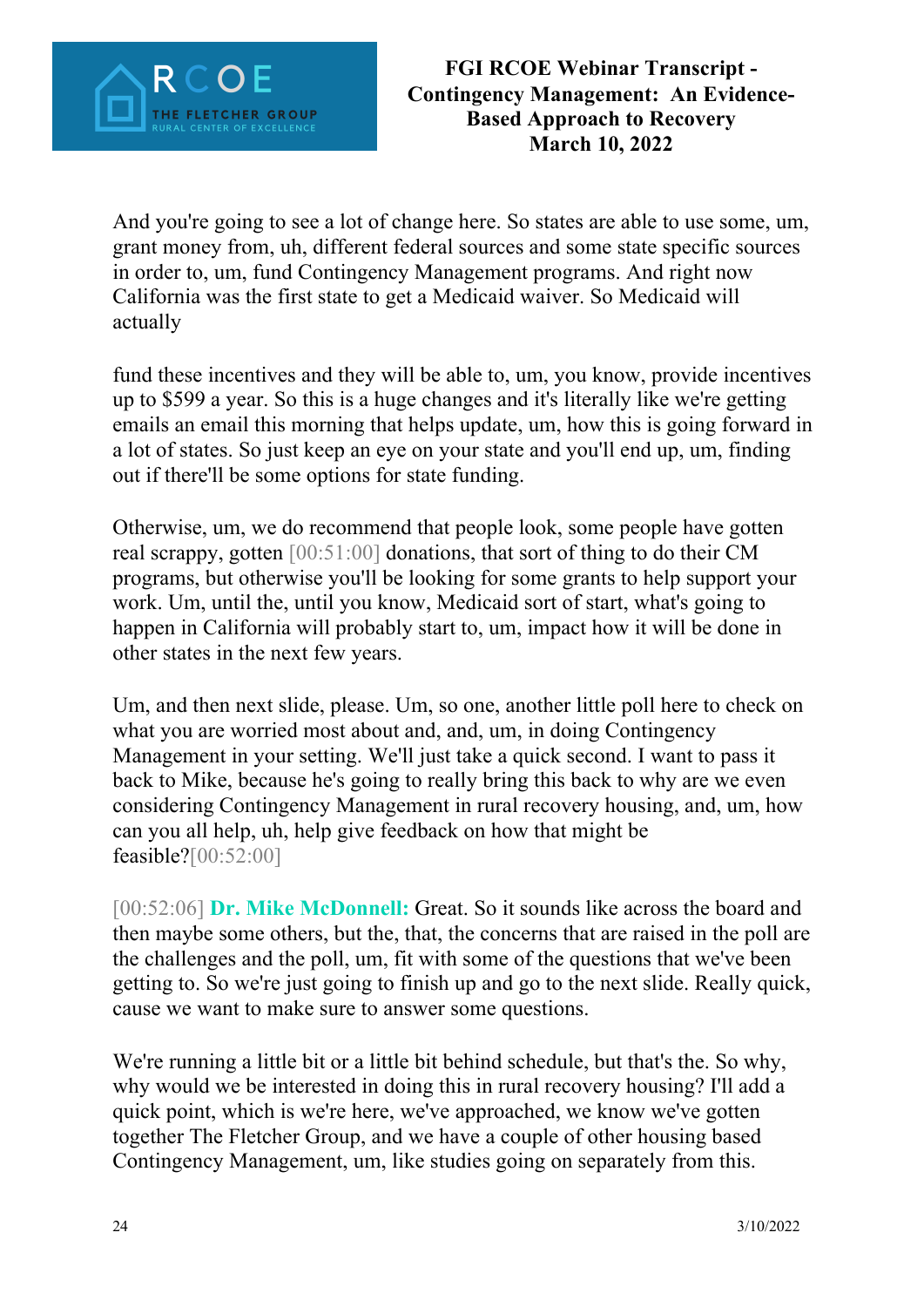

Cause this is really kind of a little, we're gonna ask you to fill out a survey at the end, but really this is a implementation project. We want to figure out how could we do this in housing? And I've worked a lot in rural communities and done Contingency Management in rural communities and one big barrier

is transportation. How do you get around? So how do you get around? Well, and, and [00:53:00] people will often, it's a challenge to come in twice a week to, to these short visits. So why not do it at somebody's house? That was sort of the practical idea in our mind, in our minds. And we've had discussions. So that's one piece of, of one reason that I'm personally interested in this as a potential idea, but 50% of residents in recovery housing exit early, and a lot of that is due to their substance use.

Um, and we don't want, we want people to stay in housing, um, because anyone who stays in housing is going to do better, um, and, and live a healthier, safer life. If they stay in housing. CM is an evidence-based intervention, but you can already think about the challenges. It's been mostly used in ambulatory care settings.

In a clinic-based setting. Um, and so you could think about the ch, challenges and you all are the experts in challenges, um, in a, in a housing setting. And it's, uh, and CM is effective. It has been studied though, when we are doing some studies here, um, of Contingency Management as a housing based program.

So it has been shown to work in housing. But in very specific ways, in a very specific [00:54:00] settings. And it, in my understanding is it hasn't been widely implemented in a housing based setting in the past. So next slide.

Okay. So develop. So these are the kinds of questions. Oh, that we're going to ask you in this survey, we're hoping to get your feedback on. We're hoping to, uh, you know, this is a great group of people with all kinds of different expertise and lived experience. So, um, and experience and expertise from lived experience and other places.

So, so who carries out CM in, in this, in a setting like this? Are residents and staff interested in CM? Do you think it's something people would even want? How would CM be paid for in recovery housing? We're actually going to turn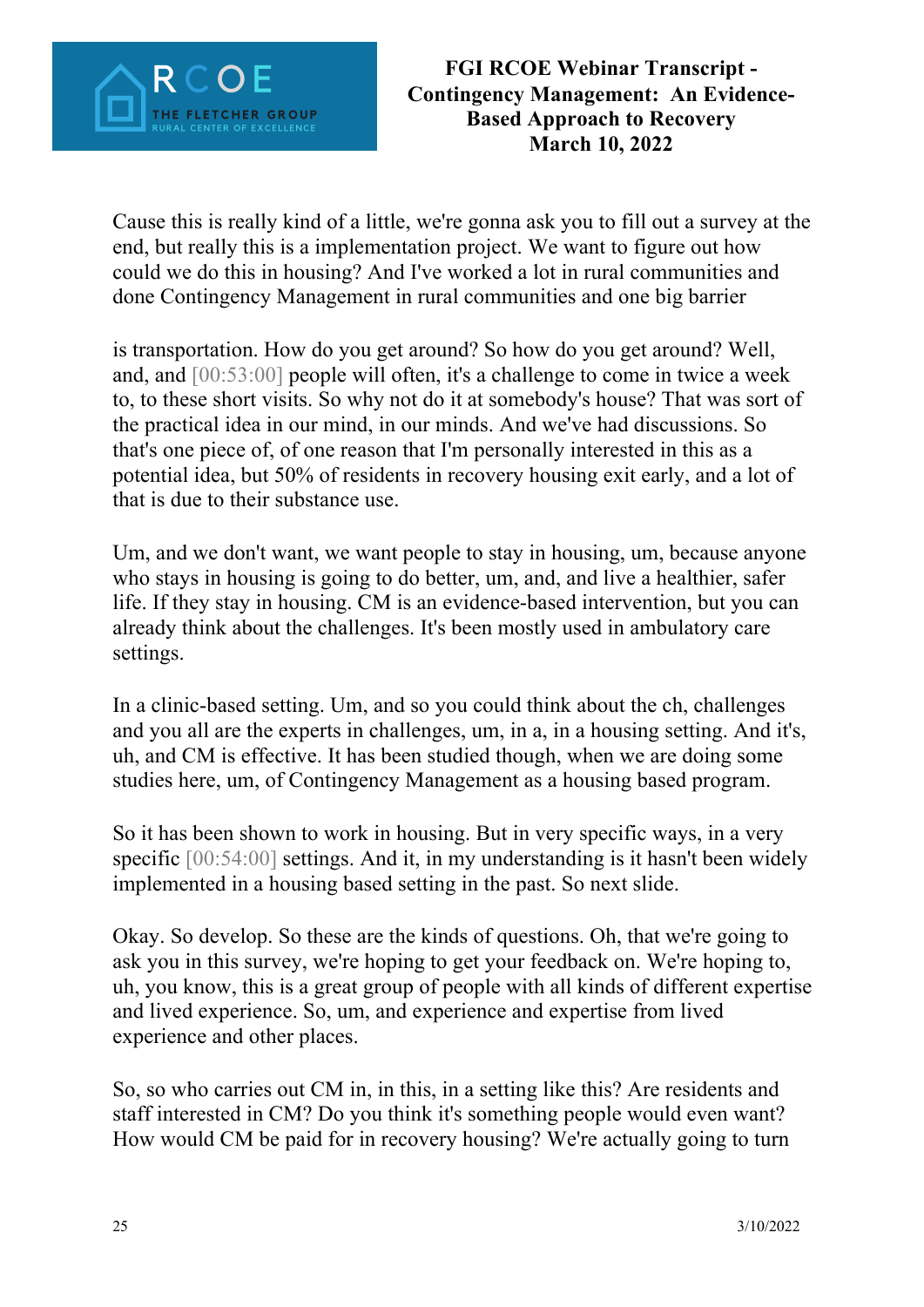

that question back on you like a good psychologist, I'll turn it right back on you and ask you about this, um, to see how you might have some creative ideas.

We haven't thought about. How can the unique setting of rural recovery housing influence this influenced this approach? So, so we're, those are the kinds of questions we're hoping to get feedback from you on, on the survey that we've been talking about. Next slide, please.

So we're partnering with The Fletcher [00:55:00] Group, uh, to do this survey five. The first we would love it if there's more than a hundred folks. So if you have colleagues, you want to share this out with, you know, please reach out to, to our team. Um, we're also gonna figure out a way to post this on the, on the F on a, on a webpage that people can access it.

Um, the link to the survey. We'd like, we're going to pay the first 100 folks who fill out the survey, so get on it right away, um, uh, \$5 for your time. So not a huge incentive, but, um, we, we really appreciate it. And then we'll also invite some of you, a smaller group of folks who fill out that survey to meet with us for an hour long interview where we'll reimburse folks \$20 to really get into the nitty-gritty.

So if you're interested in that to be an option, I think of the survey to say, Hey, yeah, I'd be interested in talking with, with the, with the team at WSU and Fletcher to learn, to share a little bit more how I think this could work, or maybe how it couldn't work. Um, cause we need to learn about both sides of that.

So we'll hear there's a link here. I think it's getting chatted out. Um, so next, next question. Or next question, next thing is the questions. Great. So we're going to, um, [00:56:00] there's so many good questions here. I've got to, I think we're going to do sort of a quick moderated discussion. We have about five minutes.

[00:56:10] **Jennifer White:** Great.

Thank you so much, Dr. McDonell and Dr. Parent. Um, we'll just start with, um, Robert Child's first question says, can you discuss the CM programs are doing overdose prevention and over amping prevention training for people who are unable to stay in the program, especially for folks who are returning to use.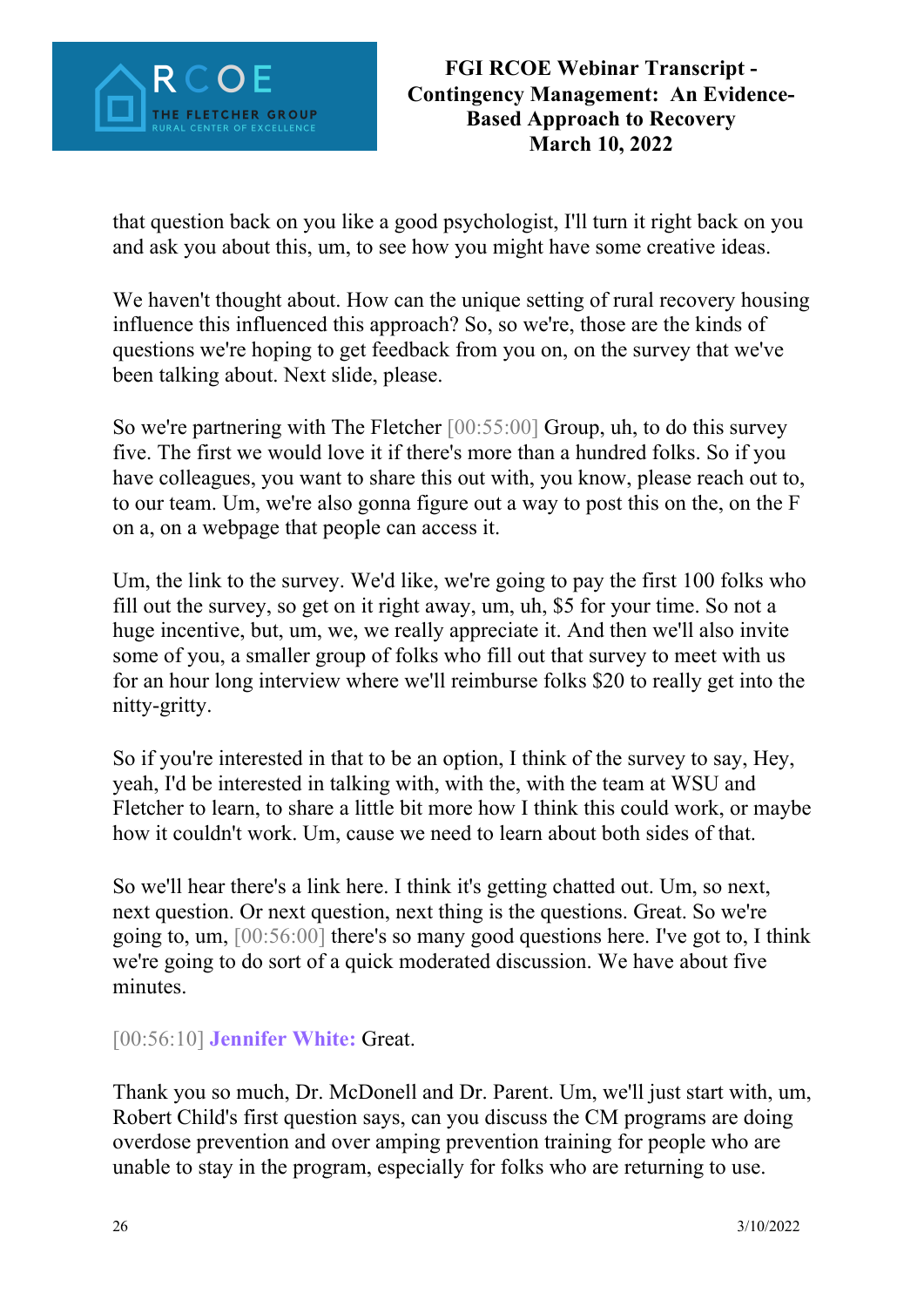

[00:56:31] **Dr. Mike McDonnell:** That's a really good question. I think that is a great area of research that we could be in programmatic work that we could be doing, especially as we embed Contingency Management into different treatment settings. So Contingency Management is, most of the evidence focuses on abstinence and that's mostly because of the urine testing capabilities.

So there's point of care, urine test. They just tell you yes, no. As a person been using recently or not. And that's, that's mostly been out of a point of convenience. Um, we have done lots of research cause [00:57:00] I'm reading ahead because Robert's asked a number of really good questions. Um, but we found really good evidence for rewarding people's attendance to care.

So there's also really good evidence to reward people's attendance of, to an outpatient visit, um, follow through to a follow-up visit. There's evidence of that as well for Contingency Management. Anything that you have to do on a regular basis, like, you know, go into group therapy, or um losing weight. I mean, there's a lot of other recovery targets you can think about if it's a daily kind of thing that challenge for a person then Contingency Management works

great. Um, and so there's definitely, there's definitely, uh, so, but the answer is, I don't, I'm not aware of any studies or programs that specifically do that on purpose. I know there's a group in San Francisco that's doing Contingency Management work out of an HIV clinic there. And so I know that there, um, I don't know that program in and out, but I know they're definitely focused on many of the things you talk about.

Contingency Management was created in the context of a harm reduction intervention, methadone maintenance, and then buprenorphine. Um, and so, and so [00:58:00] really we, we, this was added on to deal with cohesive of stimulant. So it's a really good question. Those are things we need, we would like to partner with, with folks to do better.

Um, and we've actually had discussions at our research team about, you know, let's make sure we have more Naloxone on site. Let's, should we be giving out Naloxone to patients, but engagement is higher in Contingency Management than standard outpatient addiction treatment. I will say that.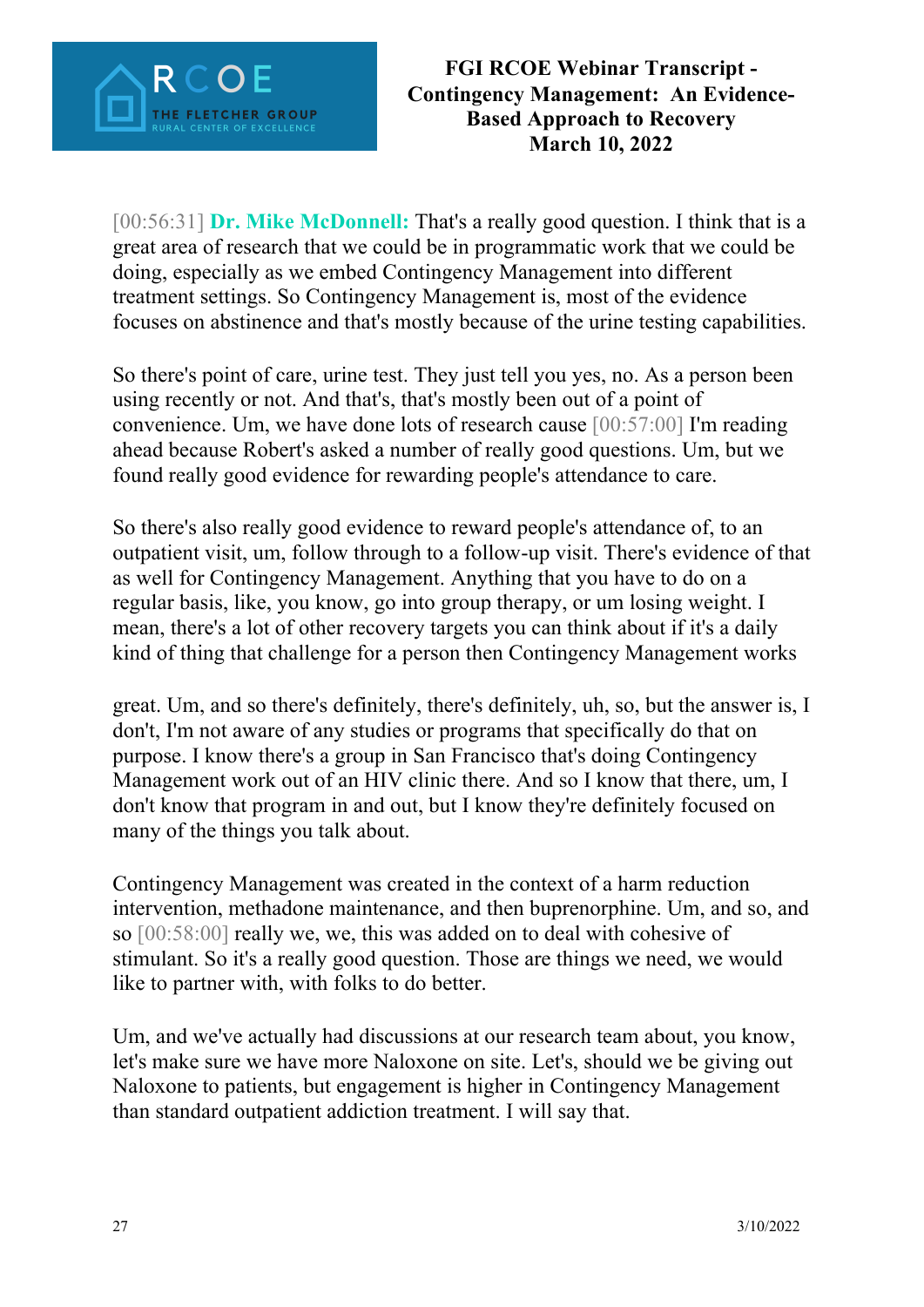

[00:58:23] **Dr. Sara Parent:** And I would just add to this, that Contingency Management is not designed to be a standalone.

This is the only thing you do with folks. It is actually just one tool in your toolbox and you're absolutely, um, encouraged to use other tools at the same time. So using an analogy of, you know, if you, uh, you provide buprenorphine treatment, then you still need Naloxone for overdoses, right? That's a different treatment.

That's a different, so Contingency Management, you know, in this analogy Is the buprenorphine part. It's the, it's the intervention to help encourage people to, um, you know, not use stimulants. But you're still going to need, um, [00:59:00] other, you know, other interventions to help with things like overdose. Right. So that it it's, it's not an either or, it's both.

I hope that helps, helps answer that question. Um, and I know we only have two minutes left. I wanted to, I keep trying, I keep half answering some of the questions in the chat so I could address, uh, some, how do we get, um, around the \$75?

[00:59:23] **Dr. Mike McDonnell:** That's the key question. I, yeah. Can I take the first....

**Dr. Sara Parent:** Why don't you do that one Mike.

They are two different things.

So SAMHSA and then HRSA have said you can, if you have a grant from us, you can only spend \$75 on incentives. That's the cap per person per grant year, I think, or maybe a whole grant. That's completely different than the kickback rules. You can totally use that \$75 to commit Medicaid fraud. So you can take money from the federal government.

And if you reward people for attending a billable encounter, that you would have an economic benefit fraud. You are committing Medicaid fraud. So the \$75 cap [01:00:00] on SAMHSA is different, a different issue than the Office of Inspector General saying you use, can use prohibitions against using incentives in healthcare.